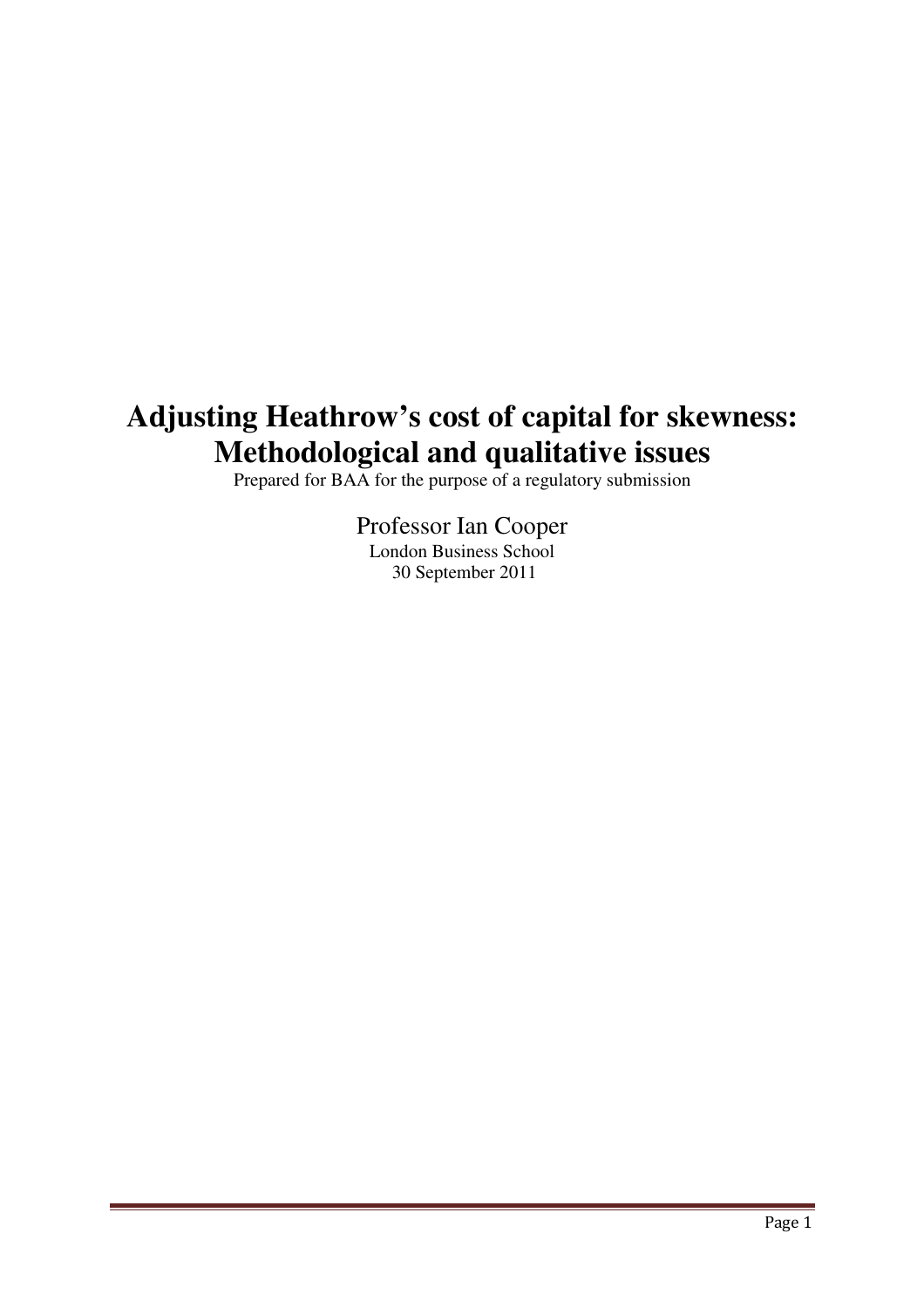#### **SUMMARY**

The upside potential of Heathrow is limited by a capacity constraint, whereas there is significant downside risk. This risk profile gives negative skewness to the potential returns from Heathrow. Negative skewness is viewed by the capital market as an unattractive feature of equity investments, for which the market requires compensation in the form of a higher return. Therefore, the equity market requires a higher expected return to compensate for negative skewness of the returns to BAA. This premium is in addition to the CAPM risk premium, which does not allow for skewness of returns.

Authoritative empirical studies have shown that companies with significant skewness should have an adjustment to their cost of equity measured by the CAPM. The correct measure to use in adjusting the cost of equity is coskewness with the market return, which allows for diversification. The adjustment increases the cost of equity when coskewness is negative and decreases it when coskewness is positive.

This adjustment is consistent with practitioners' views, which indicate that equity is more attractive if it has greater upside and less attractive if it has greater downside. Negative coskewness indicates more downside than upside and is, therefore, consistent with a higher expected return to compensate for this. Positive coskewness indicates more upside than downside and is, therefore, consistent with a lower expected return.

This report focuses exclusively on the effect of skewness on the cost of equity and does not discuss other components of the cost of capital. It focuses only on methodological and qualitative arguments, and on issues of principle which arise in the measurement of the adjustment.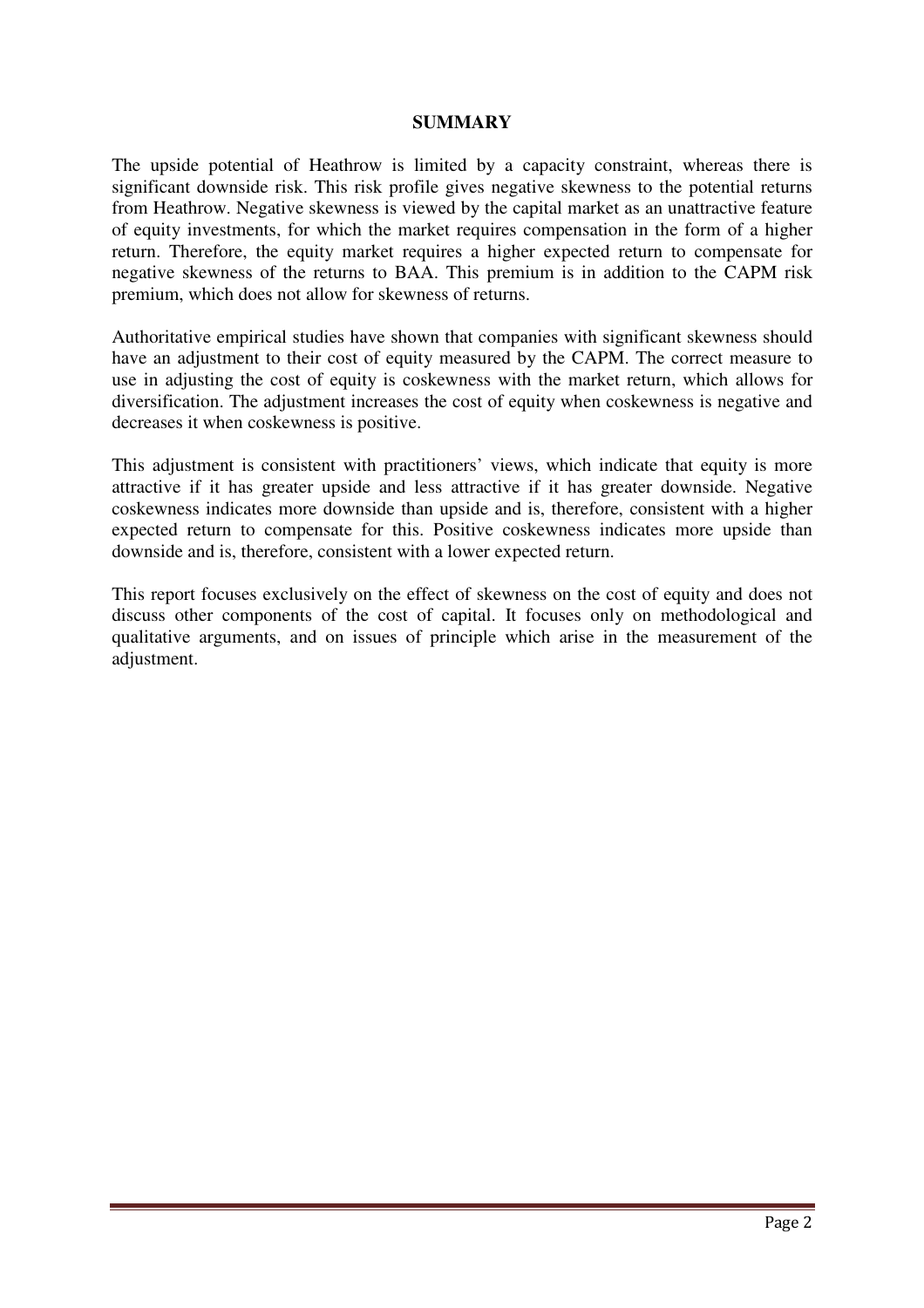# **INDEX**

# **Page Content**

| $\overline{2}$ | Summary                                                                                                                                               |  |  |
|----------------|-------------------------------------------------------------------------------------------------------------------------------------------------------|--|--|
| 4              | 1. Introduction: Skewness and its relevance to the cost of equity                                                                                     |  |  |
| 6              | 2. The impact of skewness on investors                                                                                                                |  |  |
| 6              | 2.1 Investors care about the skewness of returns                                                                                                      |  |  |
| 8              | 2.2 Setting the cost of equity using the CAPM assumes absence of skewness                                                                             |  |  |
| 9              | 2.3 Skewness is the accepted measure of asymmetric equity returns                                                                                     |  |  |
| 9              | 2.4 No argument of principle for ignoring skewness. All arguments of<br>principle favour including it.                                                |  |  |
| 11             | 2.5 Summary of Section 2                                                                                                                              |  |  |
| 11             | 3. The form of the skewness adjustment: Coskewness                                                                                                    |  |  |
| 11             | 3.1 The coskewness coefficient                                                                                                                        |  |  |
| 13             | 3.2 Intuition of the coskewness coefficient                                                                                                           |  |  |
| 14             | 3.3 High-level review of key papers                                                                                                                   |  |  |
| 16             | 3.4 Summary of Section 3                                                                                                                              |  |  |
| 16             | 4. Review of magnitude of the coskewness premium/discount                                                                                             |  |  |
| 16             | 4.1 Measuring the market-wide coskewness risk premium                                                                                                 |  |  |
| 17             | 4.2 Estimating the coskewness coefficient for a share                                                                                                 |  |  |
| 18             | 5. Discussion of why this issue has not been seen as important in other regulated<br>sectors, and why it has not been a concern of the CAA until Q5/6 |  |  |

19 6. Consequences of not taking account of coskewness in the Heathrow WACC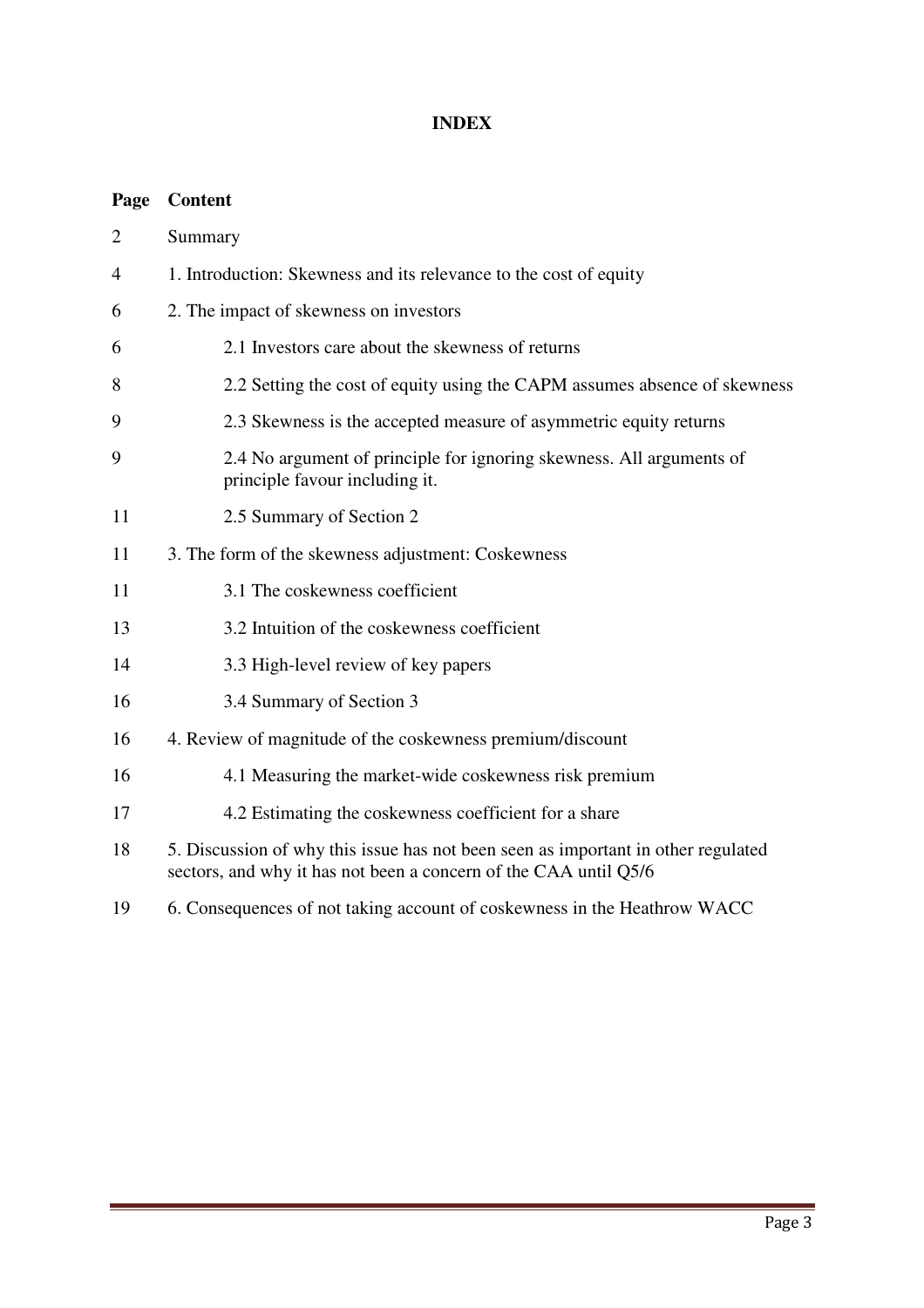This report concerns the impact of skewness of share returns on the cost of equity. Skewness means that the upside potential of a company's shares is different to their downside risk. Positive skewness means that upside potential is greater than downside risk, and negative skewness means that downside risk is greater than upside potential. Section 1 of the report defines skewness and explains its relevance. Section 2 shows that investors care about skewness, and Section 3 discusses how to measure this with the co-skewness coefficient. Section 4 reviews the magnitude of the co-skewness premium/discount. Section 5 gives a qualitative discussion of why this issue has not been seen as important in other regulated sectors in the UK, and why it has not been a concern of the CAA until Q5/6. Finally, Section 6 discusses the consequences of not taking into account the effect of skewness on the cost of equity of Heathrow.

#### **1. Introduction: Skewness and its relevance to the cost of equity**

The capital asset pricing model (CAPM) is commonly used to estimate the cost of equity. The analysis which leads to the CAPM assumes that share returns have normal distributions, as shown in Figure 1. This distribution is symmetric, with equal chances of the same upside gain and downside loss. Because of this symmetry, risk can be fully described by the standard deviation (or equivalently by the variance).



**Figure 1: A normal distribution** 

When returns are not normally distributed, the CAPM is an incomplete model. In particular, when there is significant skewness of returns the standard deviation (and consequently the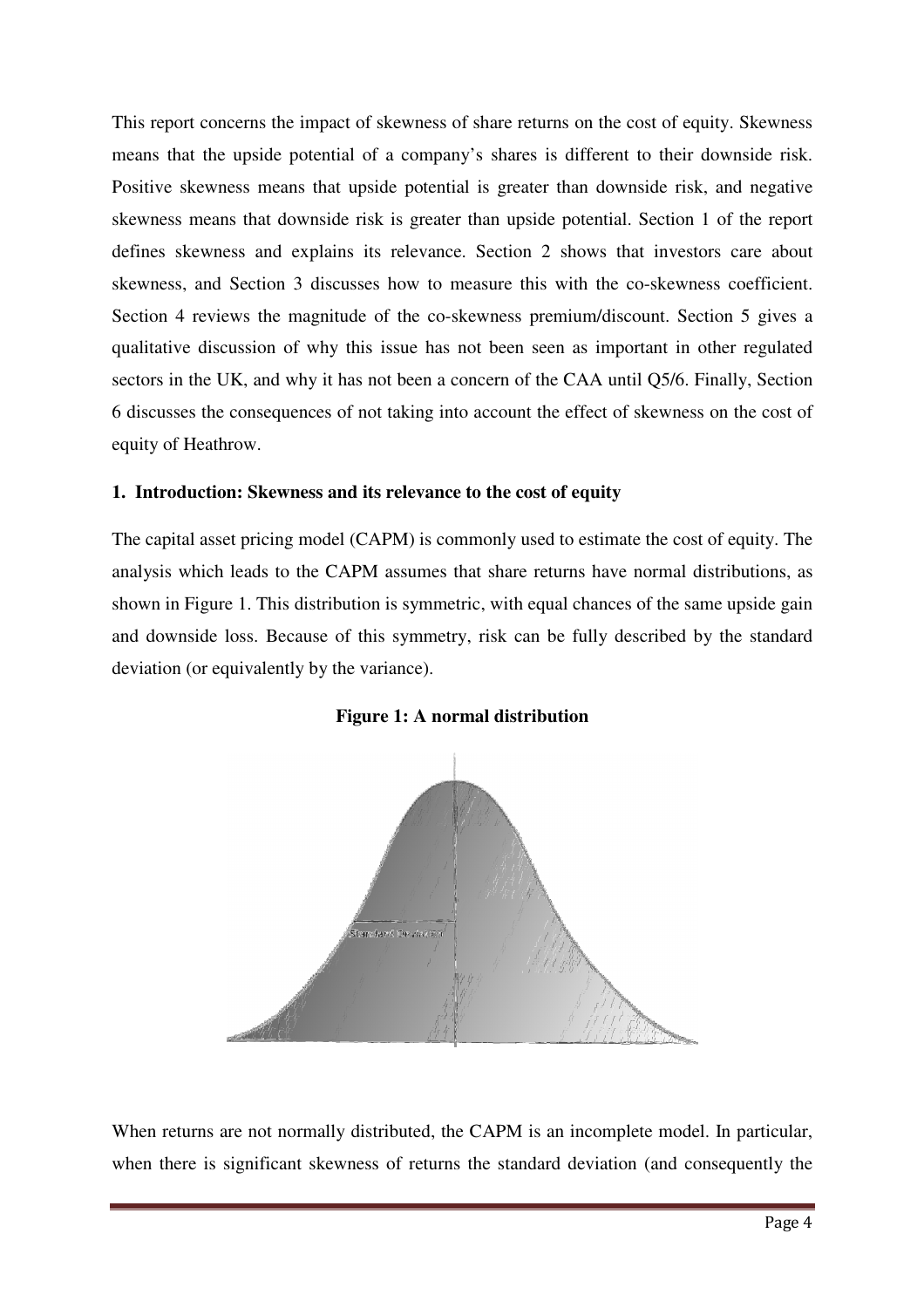CAPM beta) is no longer an adequate description of risk. Figure 2 shows skewed distributions of returns. The left-hand distribution is negatively skewed. This has a limited upside relative to its downside risk. The right-hand distribution is positively skewed. This has a limited downside relative to its upside potential.



**Figure 2: Negatively and positively skewed distributions** 

A normal distribution (and hence the CAPM) is a good approximation for most shares. However, this is not true for all shares. When there is significant skewness empirical evidence indicates that it affects the cost of equity. In the presence of significant skewness the CAPM is an incomplete way of estimating the cost of equity and an adjustment should be made which reflects the impact of skewness on shareholders' required returns. In particular, when a share has limited upside potential but significant downside risk its returns have negative skewness. If this skewness cannot be diversified it will result in negative coskewness, which will increase the required return on that equity.

A leading practitioner handbook discusses this assumption in the context of an investment in Cisco shares, which in the example is assumed to have an expected return of 30%:

"*One of the limitations of variance is that it considers all variation from the expected return to be risk. Thus, the potential that you will earn a 60% return on Cisco (30% more than the expected return of 30%) affects the variance exactly as much as the potential that you will earn 0% (30% less than the expected return). In other words, you do not distinguish between downside and upside risk. This is justified by arguing that risk is symmetric – upside risk must inevitably create the potential for downside risk. If you are bothered by this assumption, you could compute a modified version of*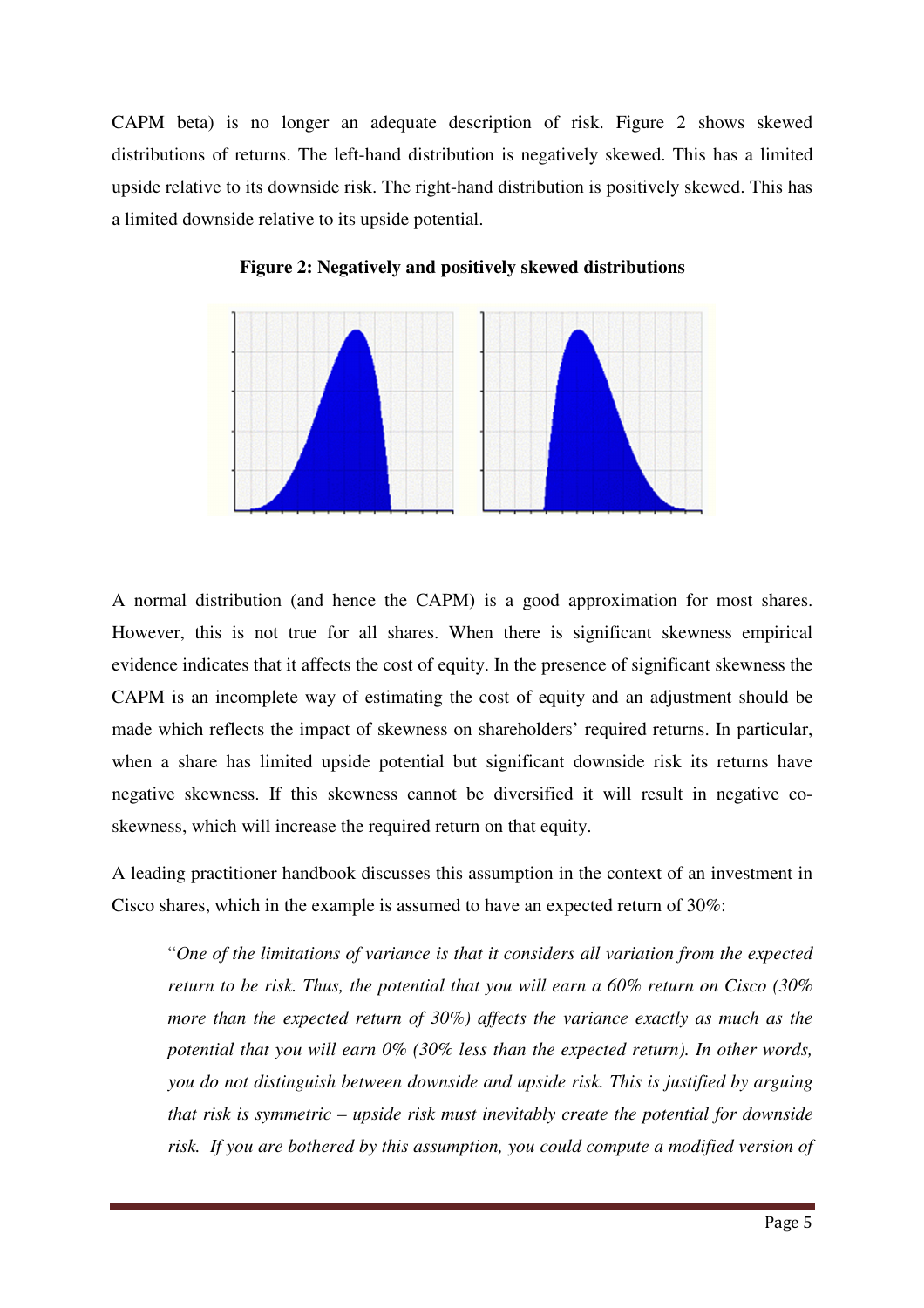*the variance, called the semi-variance, where you consider only the returns that fall below the expected return.*" (Damodaran (2003))

This author uses variance rather than standard deviation (which is equivalent) as a measure of risk. Consequently he mentions the semi-variance rather than skewness, to which it is closely related.

In summary, skewness measures the relative upside potential and downside risk of an investment. Zero skewness, which is the assumption underlying the CAPM, indicates equal upside and downside. Positive skewness indicates more upside potential than downside risk. Negative skewness indicates more downside risk than upside potential. Skewness matters because it affects the desirability of an investment to investors and, hence, its cost of equity.

# **2. The impact of skewness on investors**

# **2.1 Investors care about the skewness of returns**

Before discussing technical issues, it is important to emphasize the intuition behind the fact that skewness affects the cost of equity. Practitioners do not generally express this idea using the word skewness. However, they consistently emphasise the importance of the upside potential of equity relative to its downside risk, which is the same idea.

Practitioners emphasise the fact that upside potential is what makes equity attractive, whereas downside risk is what makes it unattractive. For instance, the following extract from one of the leading practitioner handbooks on equity valuation makes clear the importance of upside potential in determining equity value and, consequently, the cost of equity:

"*What are the four cornerstones of finance and how do they guide the creation of lasting corporate value? The first and guiding cornerstone is that companies create value by investing capital from investors to generate future cash flows at rates of return exceeding the cost of that capital (that is, the rate investors require to be paid for the use of that capital). The faster companies can grow their revenues and deploy more capital at attractive rates of return, the more value they create. In short, the combination of growth and return on invested capital (ROIC) drives value and value creation.*" (McKinsey (2011) p4)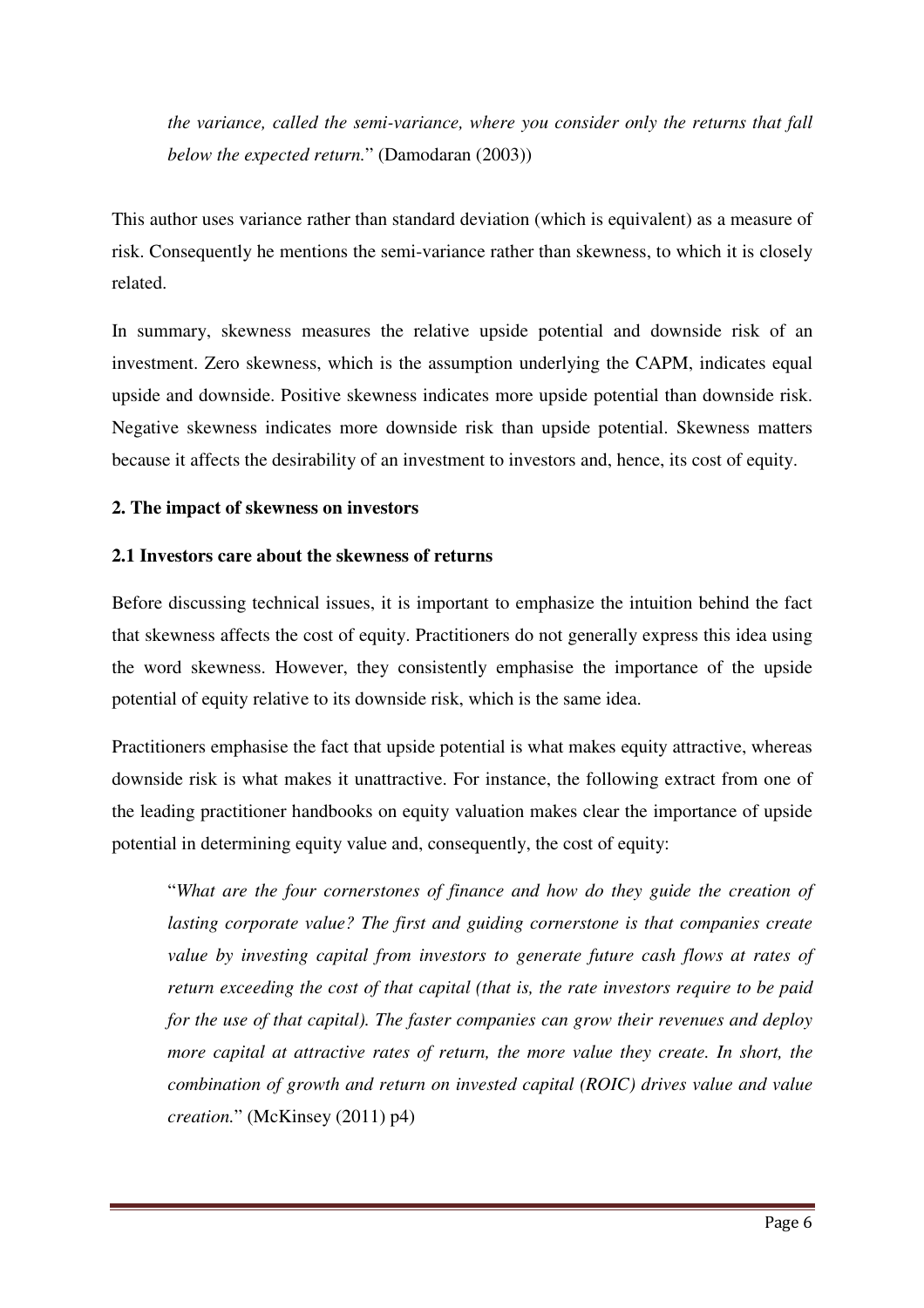In other words, the ability to earn significantly more than the cost of capital is "the first and guiding cornerstone" of equity value, according to McKinsey. Equity is expected to have significant upside potential.

The following standard disclaimer from a Nomura Securities' analysts' report also makes clear that the attractiveness or unattractiveness of equity is determined by upside potential relative to downside risk. This statement is typical of analysts:

"*Stock recommendations are based on absolute valuation upside (downside), which is defined as (Fair Value - Current Price)/Current Price, subject to limited management discretion. In most cases, the Fair Value will equal the analyst's assessment of the current intrinsic fair value of the stock using an appropriate valuation methodology such as Discounted Cash Flow or Multiple analysis etc. However, if the analyst doesn't think the market will revalue the stock over the specified time horizon due to a lack of events or catalysts, then the fair value may differ from the intrinsic fair value. In most cases, therefore, our recommendation is an assessment of the difference between current market price and our estimate of current intrinsic fair value. Recommendations are set with a 6-12 month horizon unless specified otherwise. Accordingly, within this horizon, price volatility may cause the actual upside or downside based on the prevailing market price to differ from the upside or downside implied by the recommendation.* 

*• A rating of "1", or "Strong buy" recommendation indicates that upside is more than 20%.* 

*• A rating of "2", or "Buy" recommendation indicates that upside is between 10% and 20%.* 

*• A rating of "3", or "Neutral" recommendation indicates that upside or downside is less than 10%.* 

*• A rating of "4", or "Reduce" recommendation indicates that downside is between 10% and 20%.* 

*• A rating of "5", or "Sell" recommendation indicates that downside is more than 20%.*" Regulatory Disclosure, 4 March 2009, Analyst Report, MTS

As both of these extracts indicate, a share which has upside potential which is limited relative to its downside risk (i.e. negative skewness) is less attractive. This will lead to lower value and, equivalently, a higher cost of equity.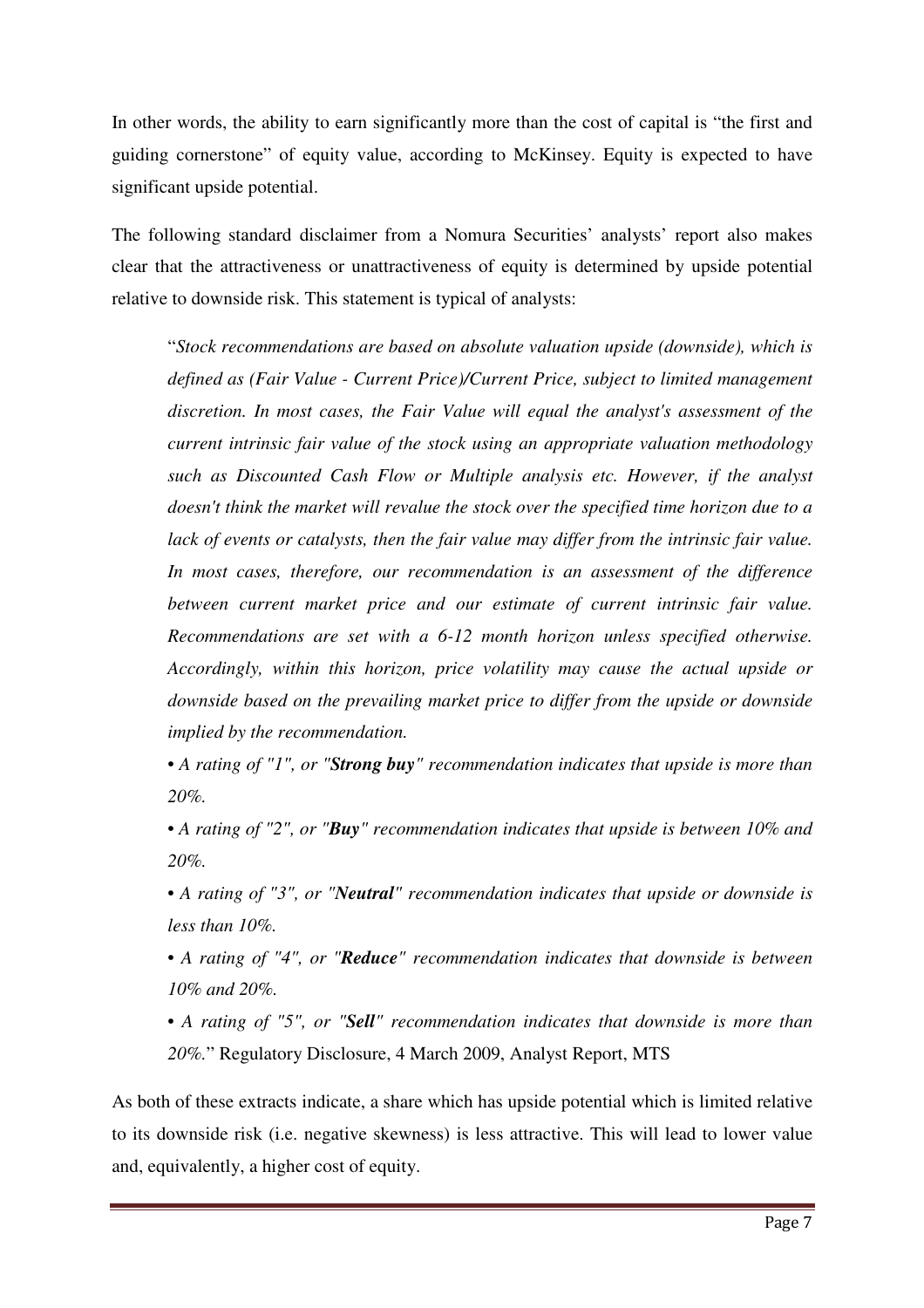An example of the importance of skewness from a more formal practitioner perspective is given by the leading risk analysis firm Riskmetrics, which emphasises the effect of skewness in the measurement of the risk of portfolios of financial assets (Li (1999)). The same point is made in a study of hedge fund behaviour and performance, which emphasises that meanvariance analysis cannot fully explain the behaviour of this important group of equity investors (Agarwal and Naik (2004)).

The effect of skewness on investor behaviour can also be seen in academic studies of the portfolio choices of investors. Mitton and Vorkink (2007) investigate the portfolios of 60,000 investors and find that "investors sacrifice mean-variance efficiency for higher skewness exposure". In other words, investors treat positive skewness as if it is an attractive feature of equity (and negative skewness as unattractive).

In summary, although they do not generally call it skewness, investors react negatively to limited upside potential relative to downside risk. Their behaviour is consistent with a higher expected return on assets with negative skewness and a lower expected return on assets with positive skewness.<sup>1</sup>

#### **2.2 Setting the cost of equity using the CAPM assumes absence of skewness**

The previous Section has shown that investors care about skewness. However, the analysis leading to the CAPM assumes that share returns are normal, which means that skewness is ignored. The following quotation from a leading practitioner handbook makes this point, in its discussion of the basis of the CAPM:

"*In the special case where the distribution of returns is normal, investors do not have to worry about skewness and kurtosis ….When return distributions take this form, the characteristics of any investment can be measured with two variables – the expected return …. and the standard deviation or variance.*" (Damodaran (2002) p62-64).

The above quotation makes clear that the assumption of a normal distribution, which leads to the CAPM, is a special case. The following quotation from a leading corporate finance textbook makes the stronger assertion that the assumption of a normal distribution applies to all shares:

 $\overline{a}$ 

 $1$ <sup>1</sup> The effect of skewness can also be seen in the analysis of other financial assets, such as options, which can have extreme levels of skewness. Because of that, these assets are never analysed using the CAPM, in recognition of the fact that the unadjusted CAPM is misleading when applied to assets with skewed returns.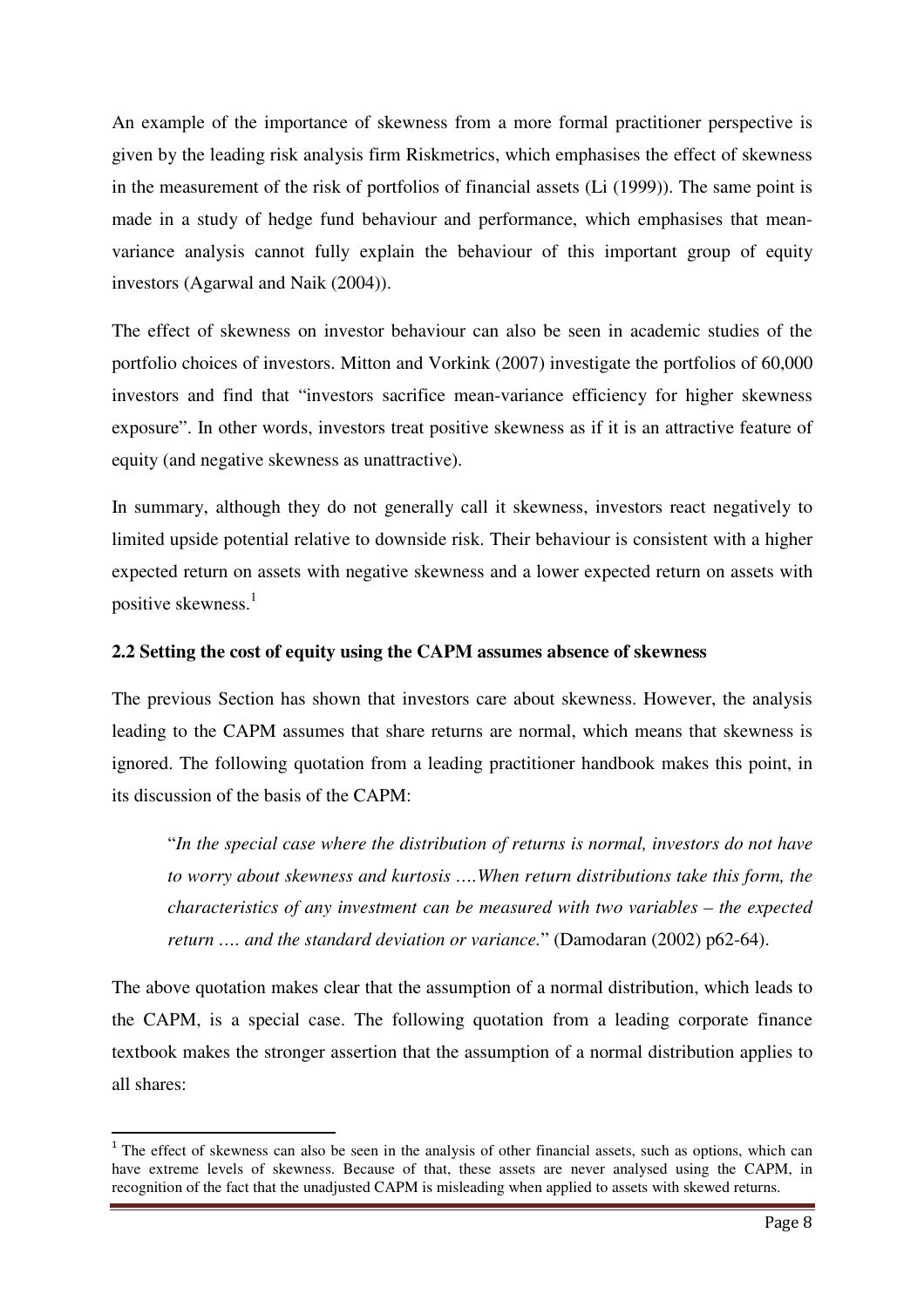"*When measured over some fairly short interval the past rates of return on any stock conform fairly closely to a normal distribution*." (Brealey, Myers, and Allen (2008) p 207)

This strong simplifying assumption is used to justify using the CAPM. The reason that Brealey, Myers, and Allen are willing to use the assumption of a normal distribution is that this is a good approximation for most shares (but not for all shares as they assert). As discussed below in Section 4, there is strong evidence that some shares have significant skewness and that this affects their required returns. Thus the issue is how to identify shares which do not have normal distributions of returns and how to adjust their costs of equity for this.

#### **2.3 Skewness is the accepted measure of asymmetric equity returns**

The fact that the CAPM does not allow for asymmetric returns raises the issue of how to adjust the analysis when returns are not normal. The same leading practitioner handbook quoted above discusses how to adjust CAPM analysis when distributions are not symmetric:

"*In the … general case, where distributions are neither symmetric nor normal, it is still conceivable that investors will choose between investments on the basis of only the expected return and the variance, if they possess utility functions that allow them to do so. It is far more likely, however, that they prefer positive skewed distributions to negatively skewed ones, and distributions with a lower likelihood of jumps (lower kurtosis) over those with a higher likelihood of jumps (higher kurtosis). In this world, investors will trade off the good (higher expected returns and positive skewness) against the bad (higher variance and kurtosis) in making investments.*" (Damodaran (2002) p64)

Hence negative skewness is a bad feature of returns which investors will trade off for a higher expected return, and skewness is the appropriate measure of asymmetry.

# **2.4 There is no argument of principle for ignoring the effect of skewness on the cost of equity. All arguments of principle are in favour of including it.**

As shown above, standard cost of equity analysis using the CAPM assumes no material skewness. If there is negative skewness of a material amount this would be viewed as negative by both academics and practitioners and should be compensated with an increased risk premium. However, in practice most estimates of the cost of equity use the CAPM. This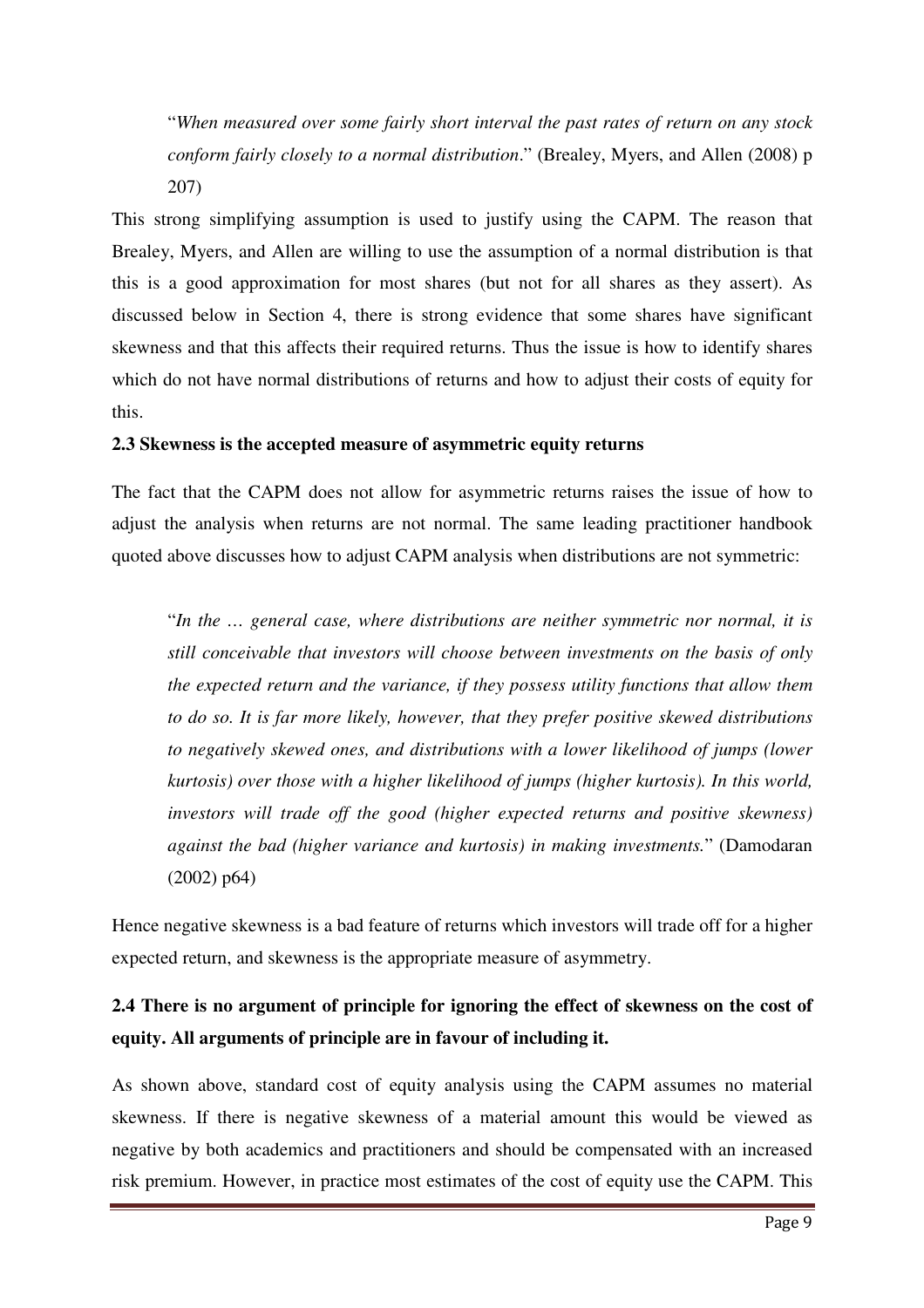raises the issue of what considerations should affect the choice of whether to make a skewness adjustment to the cost of equity. Discussing this issue, a leading textbook on portfolio analysis says:

"*Apart from tractability and tradition there are no reasons not to consider third and higher central moments in portfolio problems.*" (Ingersoll (1987) p99).

The third moment referred to here is skewness. As this quotation shows, the issue of whether a skewness adjustment should be included is not one of principle, but rather should be based on practical considerations.

In other words, as a matter of principle skewness does matter in portfolio analysis, does affect expected returns, and should be included in the cost of equity. However, in practice skewness is usually ignored and the cost of equity is estimated using the CAPM. There are three principle reasons for this:

- a. For most shares the level of skewness is not material and it is ignored because any adjustment would be insignificant. However, if the effect of skewness can be shown to be material for Heathrow this argument is not relevant.
- b. Tractability: There are practical issues involved in estimating the correct adjustment for skewness However, there are also difficulties in measuring the CAPM risk premium, which are of a similar nature to the difficulties of measuring the skewness adjustment, and this does not prevent the CAPM being used.
- c. Tradition: It has become conventional to estimate the cost of equity using the unadjusted CAPM.

Reason (c) (i.e. using the unadjusted CAPM as a matter of tradition) may be thought to have a logical basis. In regulation it might be thought of as a way of ensuring consistency between regulators. If most regulators traditionally use the CAPM without a skewness adjustment it might be thought that consistency requires that no skewness adjustment should be made by any other regulator. However, that is not so. If skewness is generally not a material consideration then it is consistent to use the unadjusted CAPM for those cases where this is the case. If, in a particular instance, skewness is material then true consistency requires that the skewness adjustment be included in that instance. Otherwise that regulated entity will be either advantaged or disadvantaged relative to other regulated entities by the exclusion of the skewness adjustment.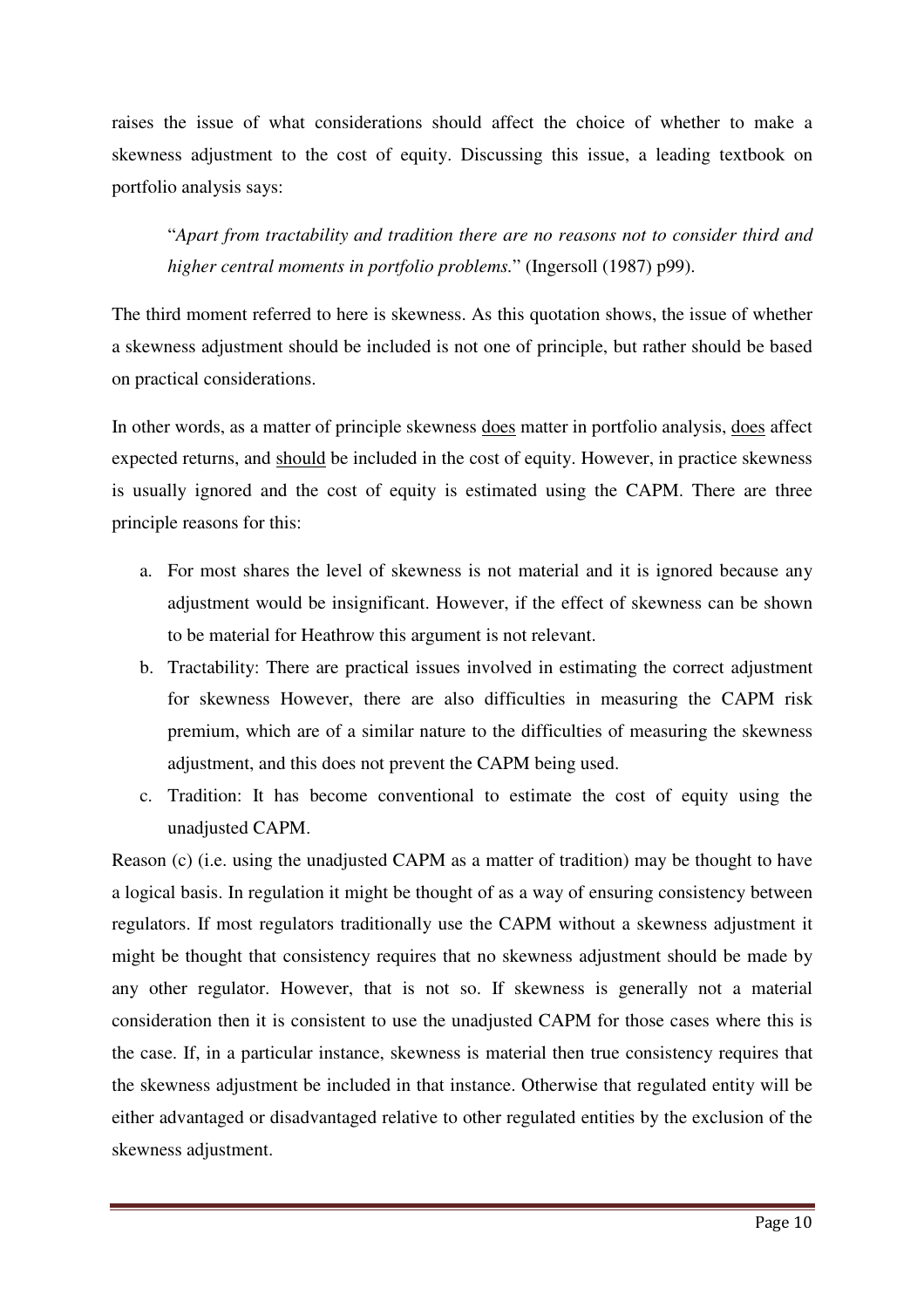In summary, arguments of principle favour including a skewness adjustment if it is of material size. The main obstacle to doing this is estimating the size of the adjustment. This is discussed below in Section 4.

#### **2.5 Summary of Section 2**

Investors care about skewness of returns. They view equity as more attractive if it has significant upside potential relative to downside risk. Negative skewness, indicating limited upside relative to downside risk, is a negative feature of equity which increases its required return. Standard estimation of the cost of equity using the CAPM ignores this because it assumes normal distributions of share returns, which have no skewness.

Most shares do not have significant skewness. However, when there is significant skewness in returns the CAPM is not an accurate description of the risk of that investment. In such circumstances an adjustment to the cost of equity estimated by the CAPM is required. While the estimation of the size of this adjustment is an empirical issue, the issue of principle is clear. In the presence of significant skewness the CAPM does not deliver a fair estimate of investors' required cost of equity.

#### **3. The form of the skewness adjustment: Coskewness**

#### **3.1 The coskewness coefficient**

As with CAPM analysis, there are two levels at which one can think of the effect of skewness: the effect on an investor's entire portfolio and the effect on an individual share. Estimation of the cost of equity requires an approach which can be applied at the level of the individual share. For this, one needs a measure of coskewness which allows for the diversification of risk in portfolios. The measure which does that is the coskewness of a share with the market (defined below). This plays the same role in adjusting the cost of equity for skewness as the beta does in the CAPM. Just as beta is a measure of comovement with the market which allows for portfolio diversification, so coskewness is the appropriate measure of skewness to allow for the same thing.

The extended version of the CAPM which allows for coskewness is: $2$ 

Cost of equity  $=$  Riskless rate

l

<sup>&</sup>lt;sup>2</sup> The classic papers explaining the derivation of this result are Kraus and Litzenberger (1976) and Harvey and Siddique (2000).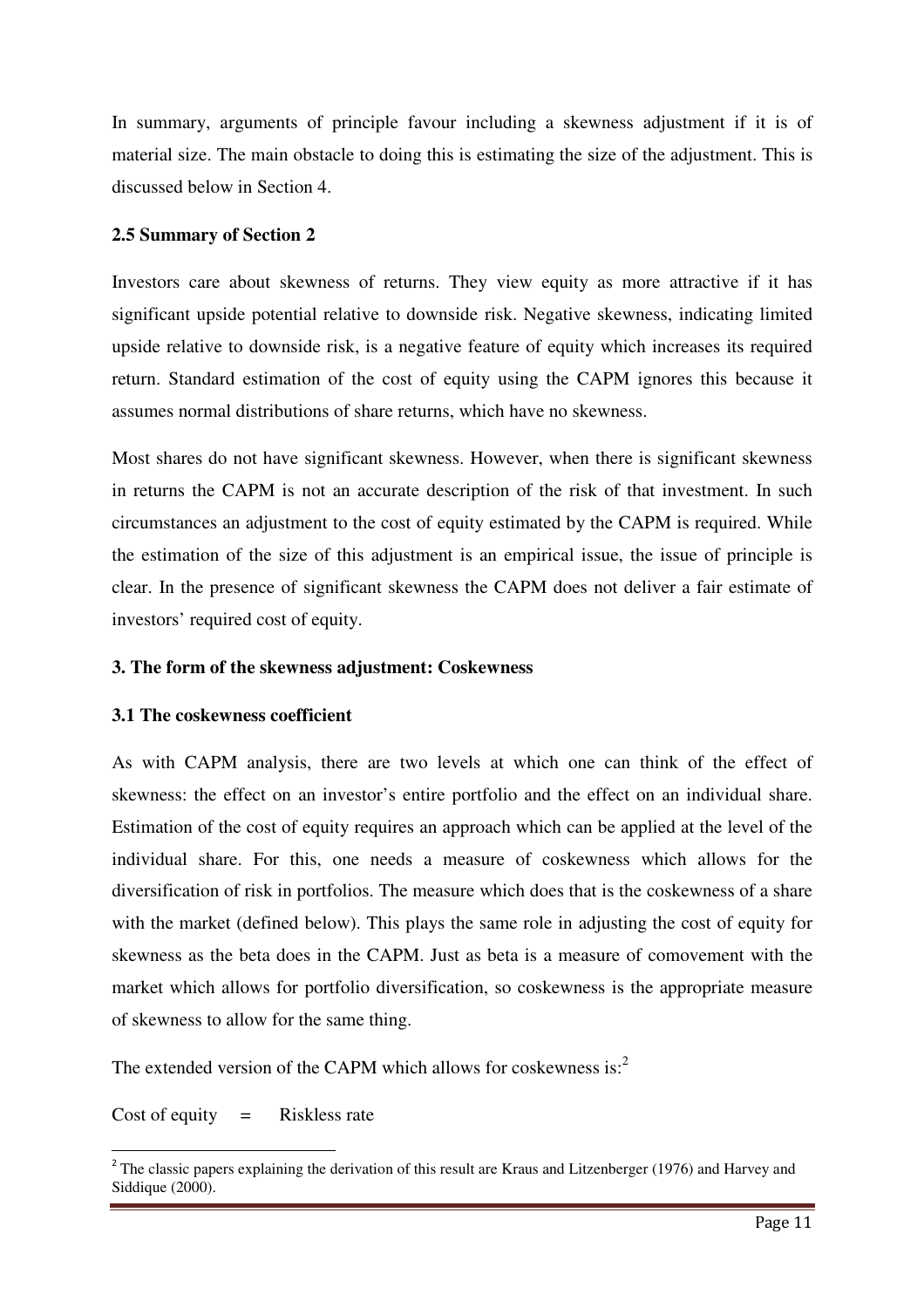+ Beta\*Equity market risk premium

+ Coskewness coefficient\*Coskewness risk premium (1)

In symbols this is:

 $\overline{a}$ 

$$
R_{Ei} = R_F + \beta_i * EMRP + \gamma_i * CRP
$$
\n(1)

Where  $\gamma_i$  is the coskewness coefficient for share i, and CRP is the market-wide coskewness risk premium (which is negative indicating that negative coskewness attracts a higher return). Equation (1) shows that the coskewness adjustment is made incrementally to the CAPM. In that sense it is not a replacement for the CAPM, but rather an enhancement which deals with the fact that some shares have skewness and this makes the CAPM incomplete. The adjustment for skewness (the final term of Equation (1)) is zero for a share which has zero skewness. For the majority of shares, which have zero skewness, the unadjusted CAPM is fine. For a share with positive skewness the final term of Equation (1) is negative, indicating that investors like positive skewness and, therefore, are willing to accept a lower expected return. For a share with negative skewness the term is positive, indicating that the unattractive feature of negative skewness must be compensated with a higher expected return.<sup>3</sup>

The adjustment is calculated as the coskewness of the share multiplied by the market-wide risk premium per unit of coskewness. This has the same form as the CAPM risk premium, which is the beta of the share multiplied by the market-wide risk premium per unit of beta. Hence the issues involved in measuring the adjustment are very similar to those involved in implementing the CAPM: estimating the coskewness of the share (rather than its beta) and estimating the market-wide co-skewness risk premium (rather than the market-wide equity risk premium).

The coskewness coefficient is defined as (Harvey, Siddique (2000) p1276):<sup>4</sup>

Coskewness coefficient = 
$$
E[(\varepsilon_i)(\varepsilon_m)^2]/[\sigma_i \sigma_m^2]
$$
 (2)

Where E[.] is the expectations operator,  $\varepsilon$ <sub>i</sub> is the residual from regression the return on share i on the return on the market (i.e. the residual from the beta regression for share i),  $\varepsilon_m$  is the deviation of the market return from its average,  $\sigma_i$  is the standard deviation of  $\varepsilon_i$ , and  $\sigma_m$  is

<sup>&</sup>lt;sup>3</sup> To make these adjustments work in this way, the coskewness risk premium is negative.

<sup>&</sup>lt;sup>4</sup> There are several virtually equivalent ways of measuring coskewness, which are discussed in more detail in Section 4.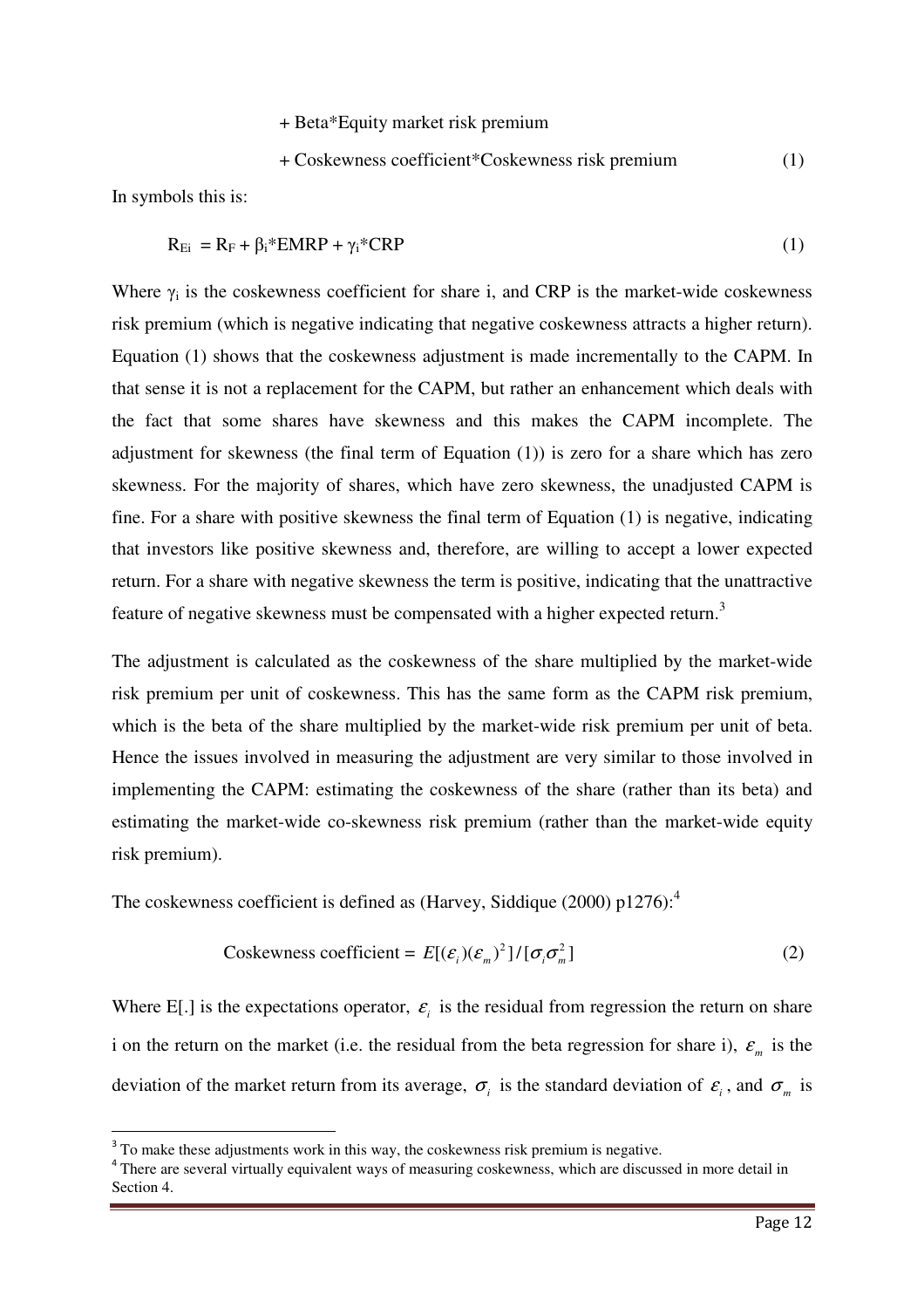the standard deviation of  $\varepsilon_m$ . Since the coskewness coefficient measured in this way is based on the residuals from the beta regression, it measures skewness effects which are incremental to the beta analysis of the CAPM. Hence it is consistent with Equation (1), where the coskewness adjustment is made incrementally to the CAPM.

#### **3.2 Intuition of the coskewness coefficient**

The intuition of the coskewness coefficient can probably be best understood by comparing it with beta. From Equation (2) above it is clear that the coskewness coefficient is, essentially, a standardised measure of the relationship between the share return,  $\epsilon_i$ , and the square of the market return,  $(\varepsilon_m)^2$ . Similarly, the beta coefficient is a standardised measure of the relationship between the share return and the market return. Hence the form of the coskewness coefficient is very similar to that of the beta. However, it picks up the relationship with the squared market return rather than the actual market return.

To see why the relationship with the squared market return measures coskewness and why it matters in the cost of equity, consider the two shares shown in Table 1. The first share rises and falls in line with the market, so it has a beta of 1 and no coskewness. The second share does not go up as much when the market goes up but goes down in line with the market when it falls. Share B appears, according to the CAPM, to have lower risk because its beta is lower. This gives an incorrect impression of the risk of the share because the low beta is largely caused by the lack of upside potential.

The coskewness of Share A is zero, but the coskewness of Share B is negative. This reflects the fact that the downside risk is greater than the upside potential of Share B. The coskewness coefficient measures the covariance with the squared market return. The squared market return ignores whether the market goes up or down and just measures whether it moves a lot. So coskewness picks up the fact that when the market moves by 10% in either direction Share B tends, on average, to do badly. The average return on Share B, given a market move of 10% in either direction, is (+5%-10%)/2, which is equal to -2.5%. Hence Share B tends, on average, to do badly when there is a large market move. So it has negative coskewness, as shown for Share B. In contrast, Share A has an average return of zero given a market move of 10% up or down, so it has zero coskewness.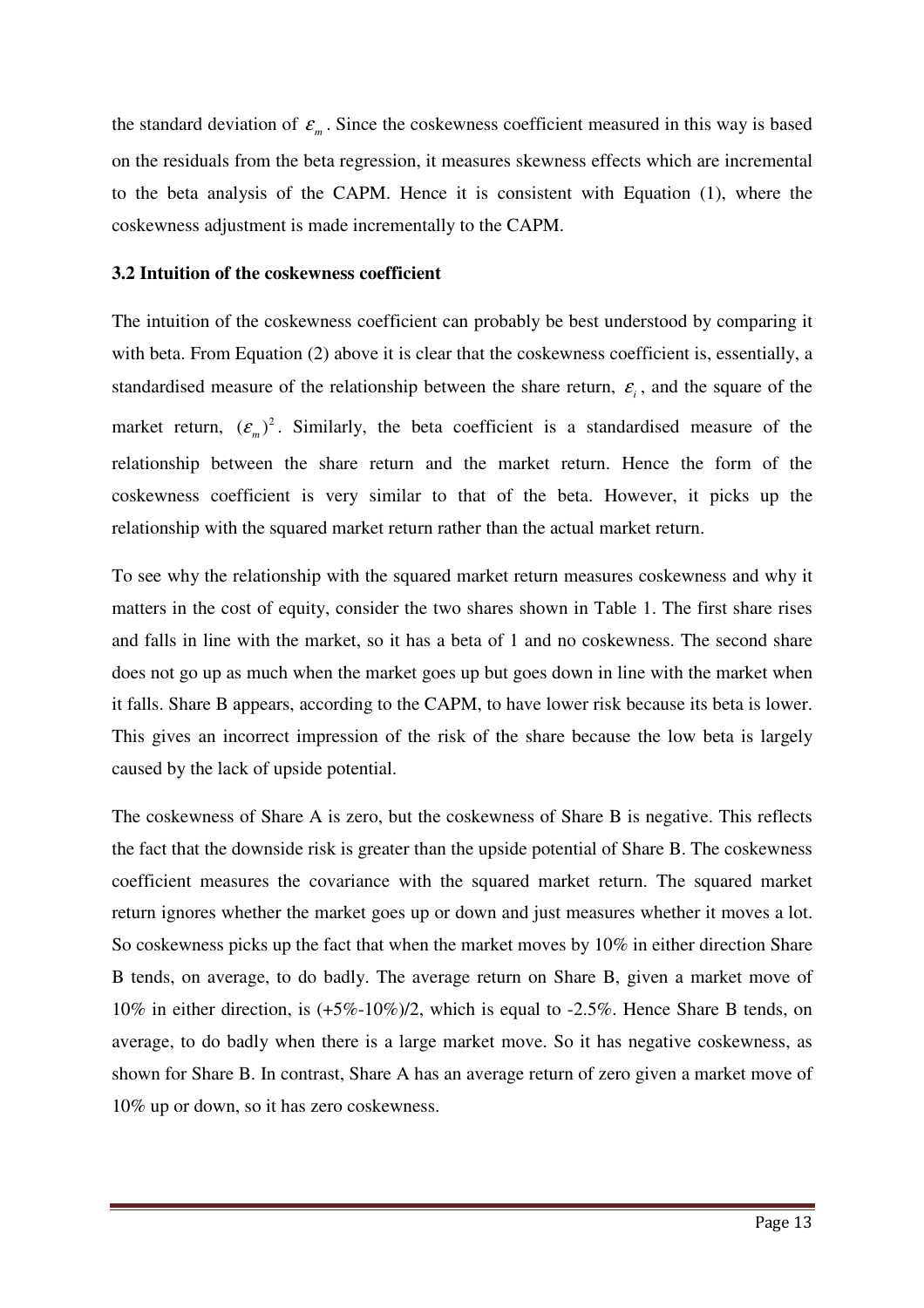|                        | Share A       | Share B             |
|------------------------|---------------|---------------------|
|                        | No coskewness | Negative coskewness |
| Share return when:     |               |                     |
| Market up 10%          | $+10\%$       | $+5\%$              |
| Market unchanged       | $0\%$         | $+1\%$              |
| Market down 10%        | $-10\%$       | $-10\%$             |
| Measures of risk:      |               |                     |
| <b>B</b> eta           |               | Below 1             |
| Coskewness coefficient | 0             | Negative            |

# **Table 1: Example of the impact of negative coskewness**

# **3.3 High-level review of key papers**

l

The issue of how skewness affects the cost of equity was first analysed by Kraus and Litzenberger (1976). Their model is, essentially, Equation (1) above. They found a significant coskewness risk premium (CRP) of -2.5% per annum. They also found that the CAPM augmented with the skewness adjustment explained significantly more of share price expected returns (i.e. the cost of equity) than the unadjusted CAPM. However, their empirical analysis was quite limited, so it did not provide a comprehensive basis for the use of the coskewness adjustment in practice.

An application of the Kraus-Litzenberger model to US electric utilities was made by Conine and Tamarkin (1985). They examined 60 electric utilities in the period 1971-1980. They found that using the skewness adjustment would have added an average of 1.3% to the costs of equity of these companies. Unfortunately, their estimation method relied on utility function analysis rather than an empirical estimate of CRP. This approach is generally not viewed as reliable compared with estimating parameters directly from share returns data. So the approach used by Conine and Tamarkin turned out to be somewhat of a dead-end.

The consolidation and confirmation of the Kraus-Litzenberger results came in a paper by Harvey and Siddique  $(2000)$ .<sup>5</sup> They showed how to use modern empirical methods to do three important things. First, they showed that the coskewness effect is significant, robust,

<sup>&</sup>lt;sup>5</sup> The importance of the Harvey and Siddique paper can be judged by the fact that, according to Google Scholar, it has 880 scholarly citations. This is a remarkably high number for a paper which is only ten years old.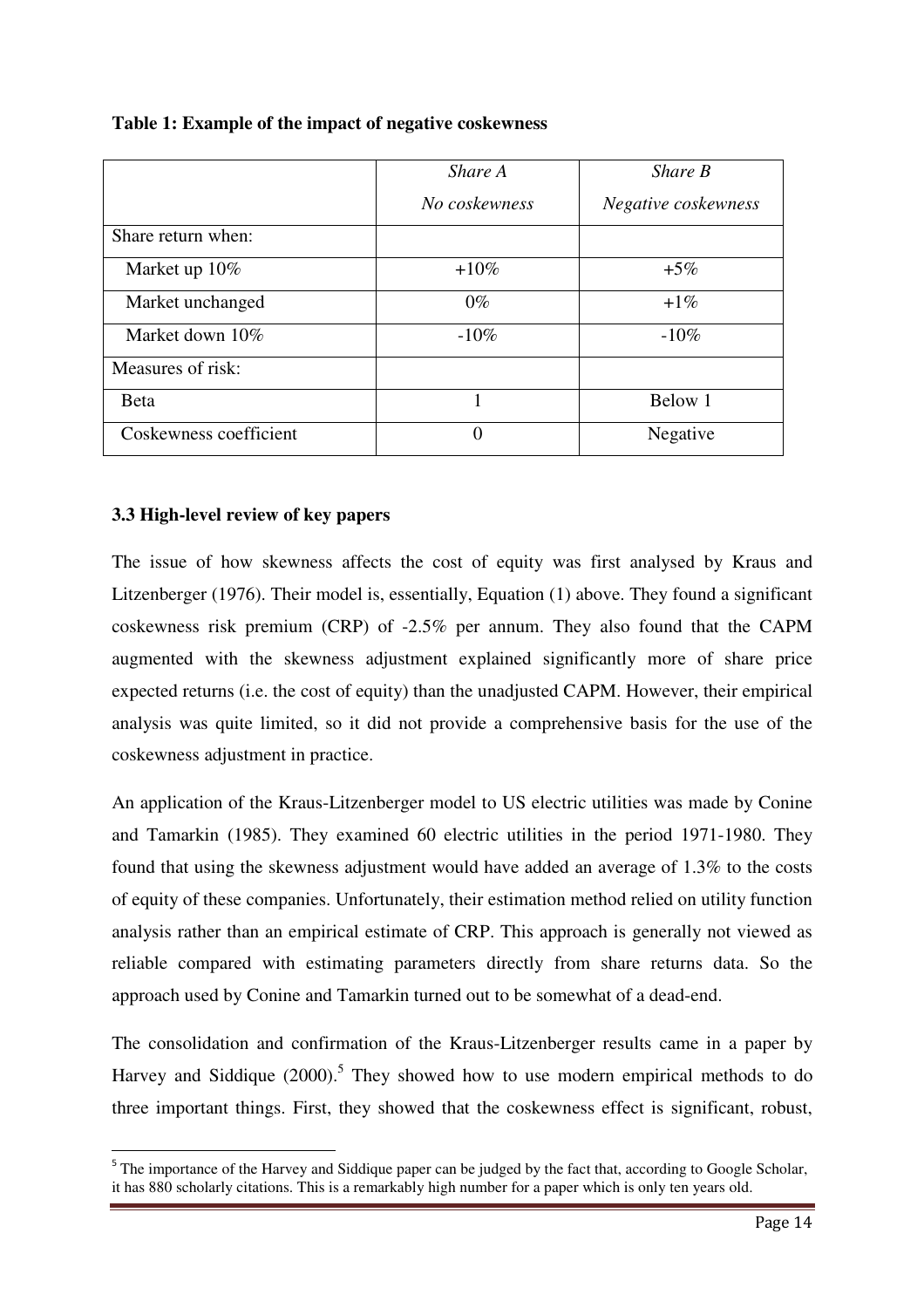and not simply an artefact of other known results. Second, they showed how to robustly estimate the coskewness risk premium based on share return data rather than using utility assumptions. Third, they provided a specification of the coskewness coefficient which is clearly incremental to the CAPM, as in Equation (1) above. They estimated a coskewness risk premium (CRP) of -1.9%.

Following Harvey and Siddique's contribution, there have been many other papers on coskewness and related topics. This extensive literature confirms the basic result that there is a large risk premium associated with negative skewness. One part of the literature tests various specifications of the skewness risk premium and finds that the result is very robust. Ang, Chen, and Xing (2006) use a slightly different measure of downside risk, which is related to skewness, the downside beta. They find that "the cross section of stock returns reflects a downside risk premium of approximately 6% per annum". This result is somewhat different to the coskewness result, but related. It confirms the general point that shares with significant downside and limited upside have significant additional risk premia, in addition to that captured by the CAPM. Bali, Demirtas, and Levy (2009) take a different approach, using returns to the stock market index to determine whether investors demand a premium for downside risk. They find a consistent risk premium for downside risk over "different stock market indices, different measures of downside risk, loss probability levels, and after controlling for macroeconomic variables and volatility over different holding periods".

A second important part of the recent coskewness literature is a series of papers which demonstrate that coskewness provides an explanation for well-known "anomalies" in the equity markets (as well as confirming the importance of coskewness in determining the cost of equity). These "anomalies" are features of the cost of equity such as the Fama-French factors and momentum effects. They are systematic deviations from the CAPM which had previously defied rational explanation. Chung, Johnson, and Schill (2006) and Post and van Vliet (2006) show that adding higher order comoments<sup>6</sup> including coskewness "reduces the explanatory power of the Fama-French factors to insignificance in almost every case". Duong and Puri (2009) show that the coskewness adjustment and other higher-order comoments can account for a number of other well-known deviations from the CAPM, including momentum and liquidity effects. Smith (2006) shows that the effect of coskewness is greater at times when the market is subject to downside shocks.

 $\overline{a}$ 

<sup>6</sup> Coskewness is the third comoment, co-kurtosis is the fourth, etc..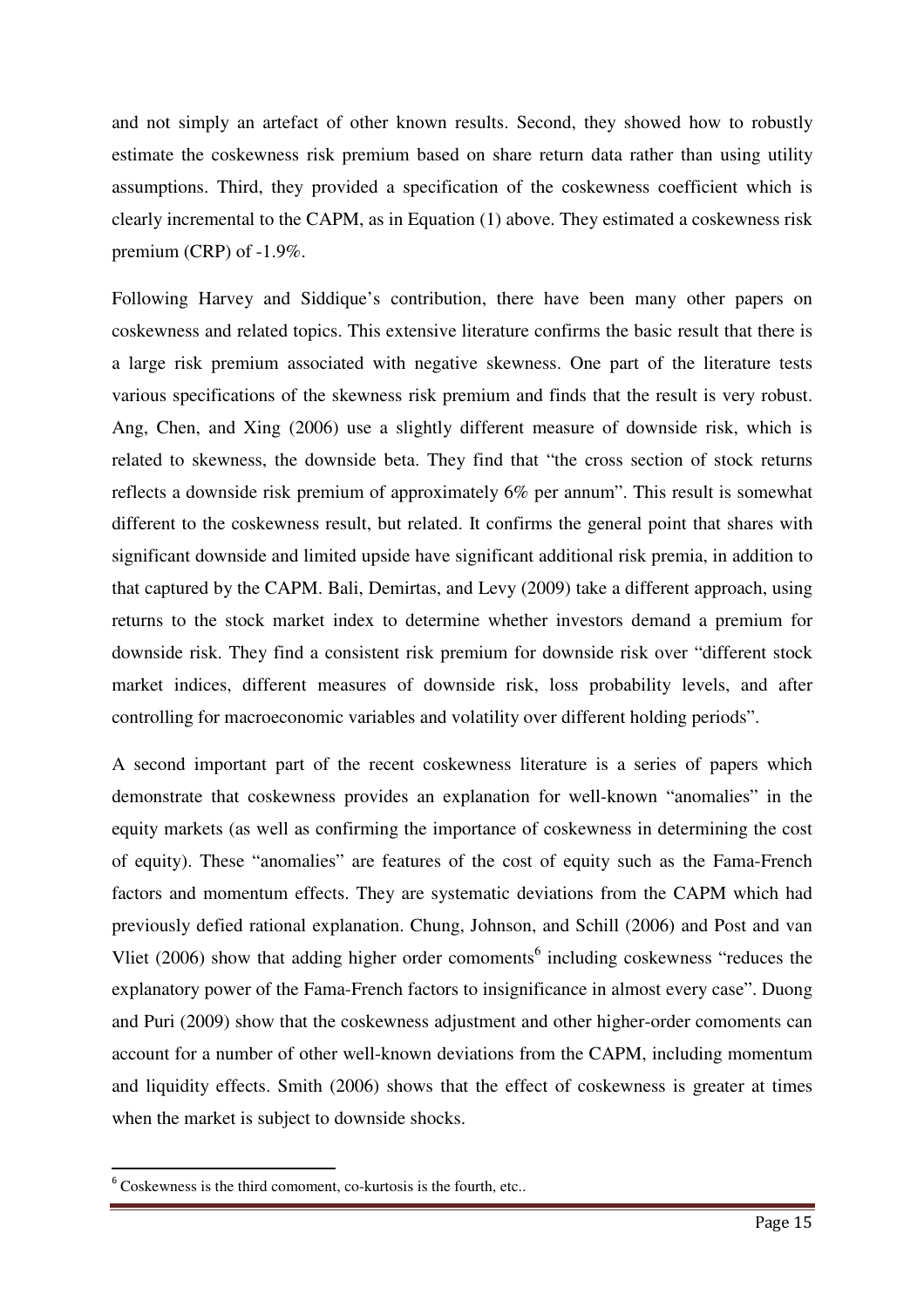Overall, since 2000, and particularly since 2006, there has been an emerging academic consensus that coskewness matters to the cost of equity. Using the coskewness adjustment now offers a disciplined approach to making an adjustment for systematic deviations from the CAPM which were previously known to be important but difficult to quantify and explain.

# **3.4 Summary of Section 3**

In summary, the CAPM adjusted for the impact of skewness contains an extra term, which is the coskewness coefficient of the share multiplied by a market-wide coskewness risk premium. Since 2000 there has been an emerging consensus that coskewness matters to the cost of equity. Since 2006 it has been confirmed that including the coskewness adjustment offers an approach to the cost of equity which allows for known deviations from the CAPM. The coskewness coefficient allows for the diversification effect of holding a portfolio. The coskewness adjustment is incremental to the CAPM cost of equity. For negative coskewness the adjustment is positive, increasing the cost of equity. For positive coskewness, the adjustment decreases the cost of equity.

#### **4. Review of magnitude of the coskewness premium/discount**

As Equation (1) indicates, adjusting the cost of equity for coskewness requires two inputs:  $\gamma_i$ the coskewness coefficient for share i, and CRP the market-wide coskewness risk premium.

# **4.1 Measuring CRP, the market-wide coskewness risk premium**

The market-wide coskewness risk premium is the slope of the relationship between coskewness and expected returns on shares. It must be measured empirically. In this sense it is similar to the equity market risk premium, which measures the slope of the relationship between beta and expected returns on shares and must also be measured empirically.

The first estimate of CRP was provided by Kraus and Litzenberger (1976) for the US. Using monthly data for the US for 1926-1969 they estimated it to be -0.212% per month, or -2.5% per annum.<sup>7</sup> This estimate had a t-statistic of 1.905, significant at the 10% level. Harvey and Siddique (2000) refined and simplified the econometric analysis of coskewness. Using monthly data for the US for 1926-1969 they produced an estimate of -1.9%, significant at the 5% level.<sup>8</sup> Somewhat frustratingly, many of the academic studies do not provide estimates of

l

Kraus and Litzenberger (1976) Table IIC.

<sup>8</sup> Table IV Panel B first line.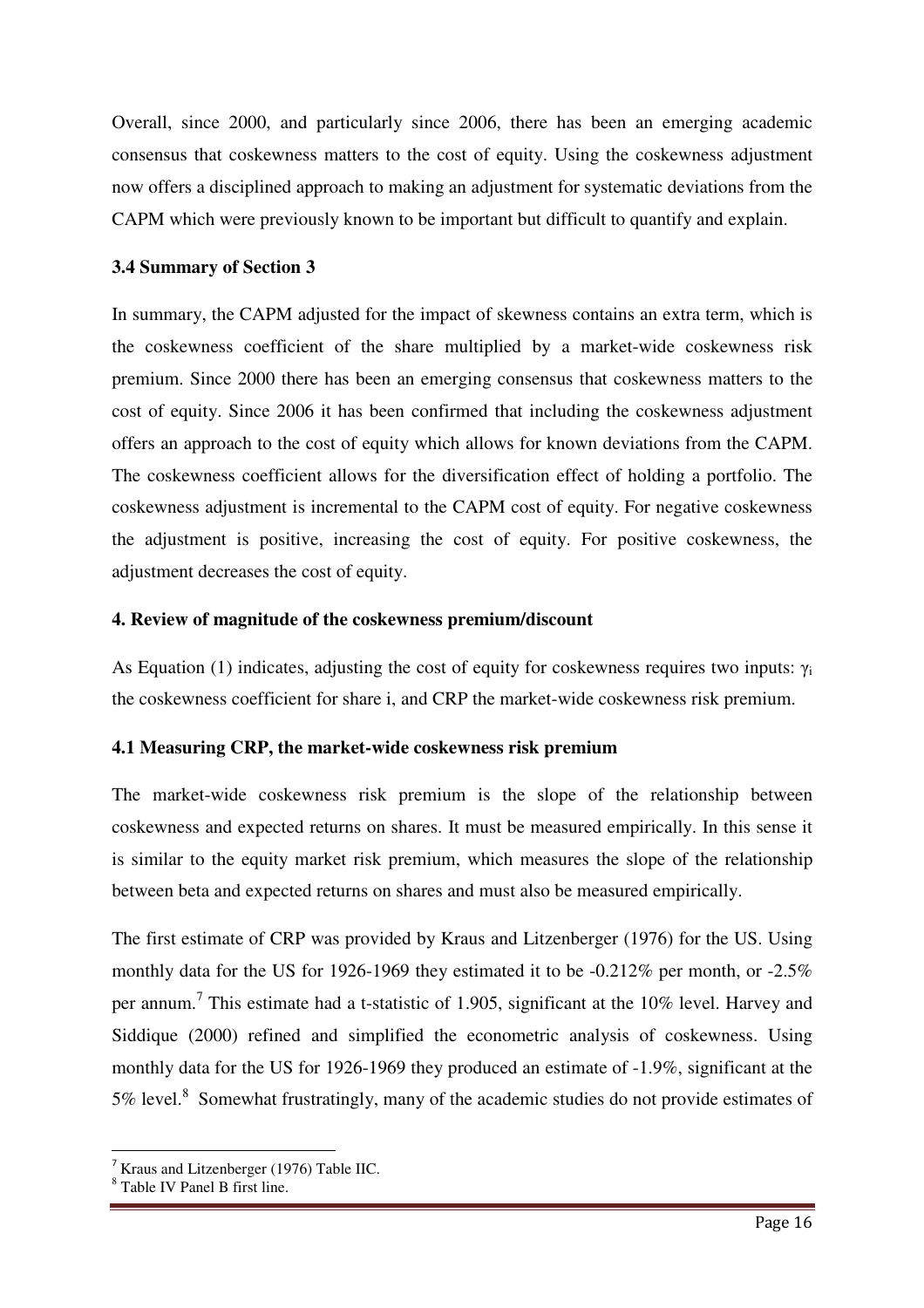CRP, since they focus on testing various hypotheses rather than providing the parameter estimates which would enable the reader to make a coskewness adjustment for a particular company. I have searched for authoritative studies which estimate CRP for countries other than the US, especially for the UK, but as yet have not been able to find any.

In summary, the best available evidence indicates that the coskewness risk premium is both statistically and economically highly significant. The best available estimate of CRP is -1.9% estimated by Harvey and Siddique using US data for 1926-1929.

# **4.2 Estimating**  $γ<sub>i</sub>$  **the coskewness coefficient for share i**

Equation (2) above gives Harvey and Siddique's recommended formula for the coskewness coefficient. Measurement of this requires a time-series of returns on the share and returns on the stock market. For traded shares these are available, and the estimation of the historical coskewness coefficient for share i simply involves measuring Equation (2). This is a process which is very similar to the measurement of beta. The difference is that the coskewness coefficient is based on the standardized covariance of the share with the squared return on the market, whereas the beta is based on the standardized covariance of the share with the actual return on the market. Other than that the two measures are almost identical in form.

Hence most of the choices to be made closely parallel the choices made when estimating betas and, to be consistent, the same choices should be made in both cases. For instance, the same stock market index should be used to measure the coskewness coefficient as is used to measure beta. Also, as with the estimation of beta, when the entity under consideration is not traded on a stock market, there is the issue of how to measure coskewness when the share price is not available.

When the entity does not have a traded share price there are three ways to estimate coskewness. First, similar companies with traded shares can be used as proxies. Second, estimates based on the behaviour of earnings can be used. Third, the fundamental features of the company can be investigated as an input to the estimate. These three ways have close analogies in the estimation of beta using proxy companies, using earnings, and using fundamental analysis. For instance, the CAA has used fundamental analysis as an input to estimation of the beta of NERL (First Economics (2009) Table 4.3).

For a business in the unique position of Heathrow it is difficult to select a traded share which is a close proxy. So the two methods available are analysis of fundamentals and estimation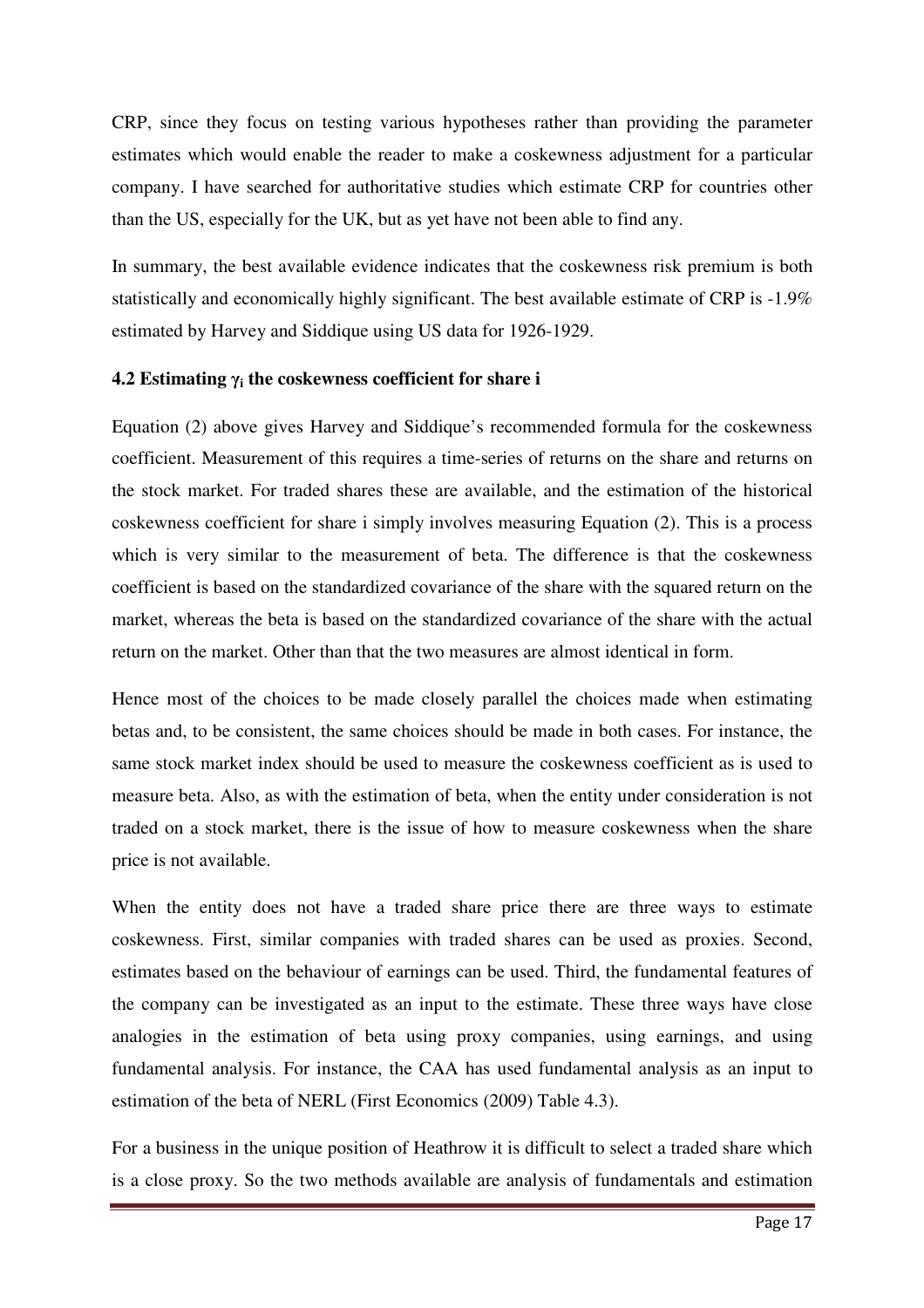based on earnings. I discuss analysis based on fundamentals in the next Section. For analysis based on earnings, there is a close parallel in the estimation of beta based on earnings. The standard method of doing this is to take the growth rate of earnings as a proxy for the share return (Damodaran (2002). This should be done for both the share and for the market. Once that is done, these pseudo rates of return based on earnings can then be used in Equation (2) to calculate the coskewness coefficient in the standard way. In beta analysis this approach is relatively standard, and extending it to coskewness analysis involves only the extension to the comovement with the squared market return rather than the raw market return discussed above.

It is clear that the best measure of coskewness is one based directly on share prices. If this is not available, then a combination of evidence from earnings behaviour and fundamental analysis should be used.

# **5. Qualitative discussion of why this issue has not been seen as important in other regulated sectors, and why it has not been a concern of the CAA until Q5/6**

Previously there no evidence has been put forward documenting significant coskewness of returns to regulated entities in the UK. In my opinion, this is because the current situation facing Heathrow is unique in UK regulatory history. Heathrow now faces a hard capacity constraint, working at effectively full capacity. There is no prospect of significantly increased capacity from a third runway. On the other hand, Heathrow's business is susceptible to significant downside because it depends on the airline business, which experiences periodic significant negative shocks. This combination of circumstances makes Heathrow different to other UK regulated entities, as BAA's analysis shows.

Furthermore, the magnitude of skewness of Heathrow's returns has increased significantly in the recent period, as BAA's analysis also shows. The capacity constraint has become increasingly binding, and since a response of raising prices is prevented by regulation, the upside is limited. The magnitude and frequency of shocks to the airline industry has increased, exacerbating the downside risk. Also, it has become apparent that Heathrow will not be allowed to build another runway, so medium-term upside from that source which existed before has been ruled out. BAA's quantitative analysis confirms this qualitative analysis of increasing skewness.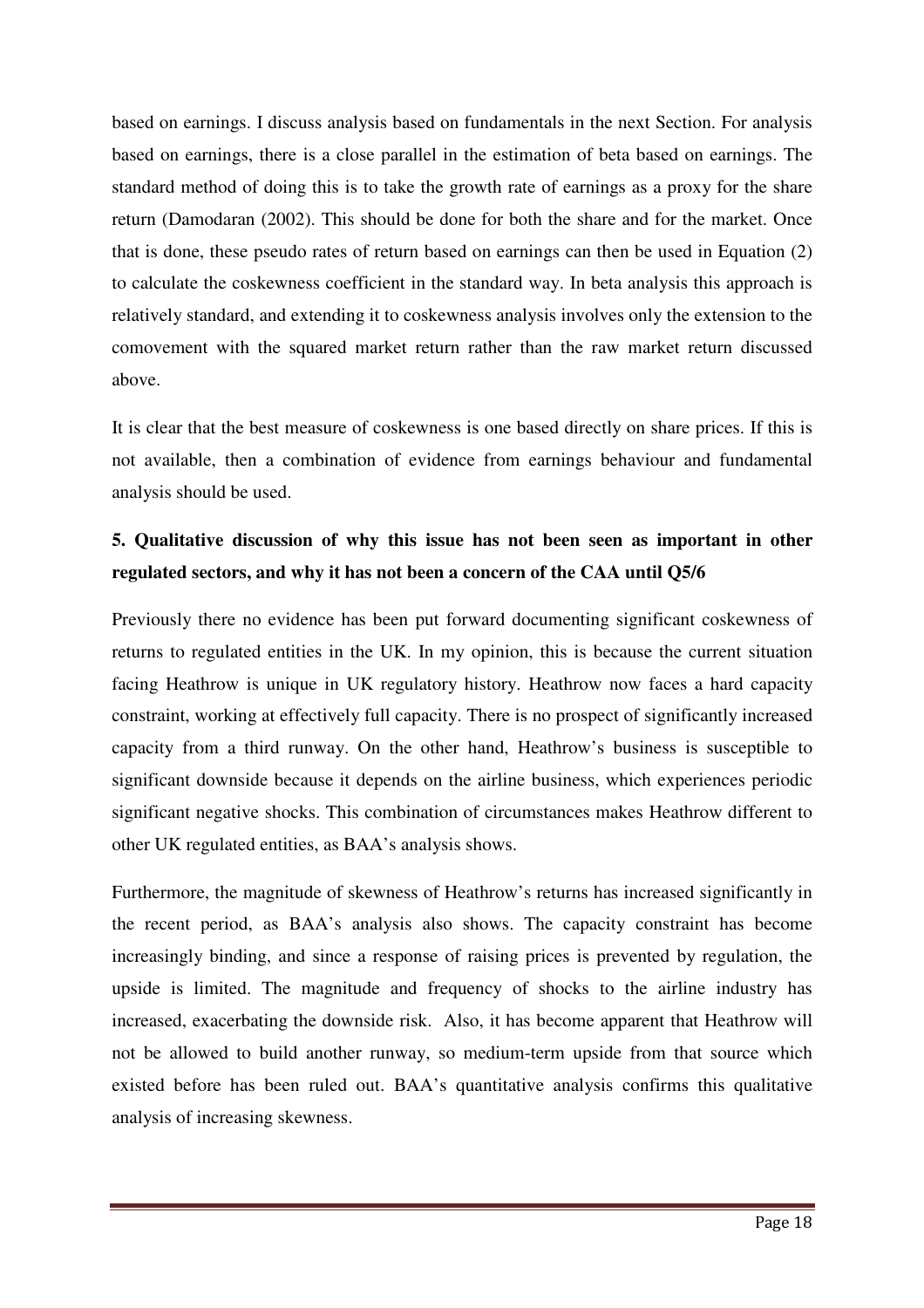The issue of skewness has been foreshadowed in earlier CAA documents (CAA (2006) paras 2.38-2.47, 7.4). Now BAA has put forward clear evidence that Heathrow has negatively skewed returns, that the level of skewness is materially more significant than before, and that it is also materially more significant than for other UK utilities. In my opinion, the evidence of a high degree of skewness, combined with the unique situation Heathrow faces relative to other regulated entities, justifies a skewness adjustment to the cost of equity. The increasing academic consensus that skewness is relevant in this type of situation (i.e. for a firm with high coskewness) supports making such an adjustment. The increasing acceptance of the Harvey-Siddique approach to making that adjustment provides the tool with which to do it.

#### **6. Consequences of not taking account of coskewness in the Heathrow WACC**

The issue of fairness is important in regulation. There are at least three forms of fairness in this context: (1) Allowing a return which is fair in relation to the risks taken by investors; (2) allowing a return which is fair to the regulated entity relative to its customers; and (3) allowing a return which is fair relative to other regulated companies. The first is important because a return which rewards shareholders fairly is necessary to give the correct investment incentives; the second is important in order to deliver services at the lowest reasonable price; and the third is important so that investment is not distorted between regulated sectors.

In the following discussion I will assume that BAA has demonstrated that there is negative coskewness in the returns to Heathrow and that this is sufficient to justify an extra risk premium. In that situation, if only the CAPM risk premium is given then all three notions of fairness will be violated.

Regarding fairness to shareholders, Heathrow will earn a return of the same amount as an alternative investment which has the same beta but no negative coskewness. This will be inadequate to compensate for the risks taken, in the specific sense that those investors could achieve a higher return for the same risk elsewhere in the capital markets. Those alternative investments would be viewed as clearly superior to a further investment in Heathrow. That would mean that the allowed return would be insufficient return to provide a proper incentive for investment.

Given any choice between investment in Heathrow and alternative investments in other companies or the stock market, the incentive for the shareholders of Heathrow will be to favour the alternative investments. Heathrow will offer a risk-adjusted return which is below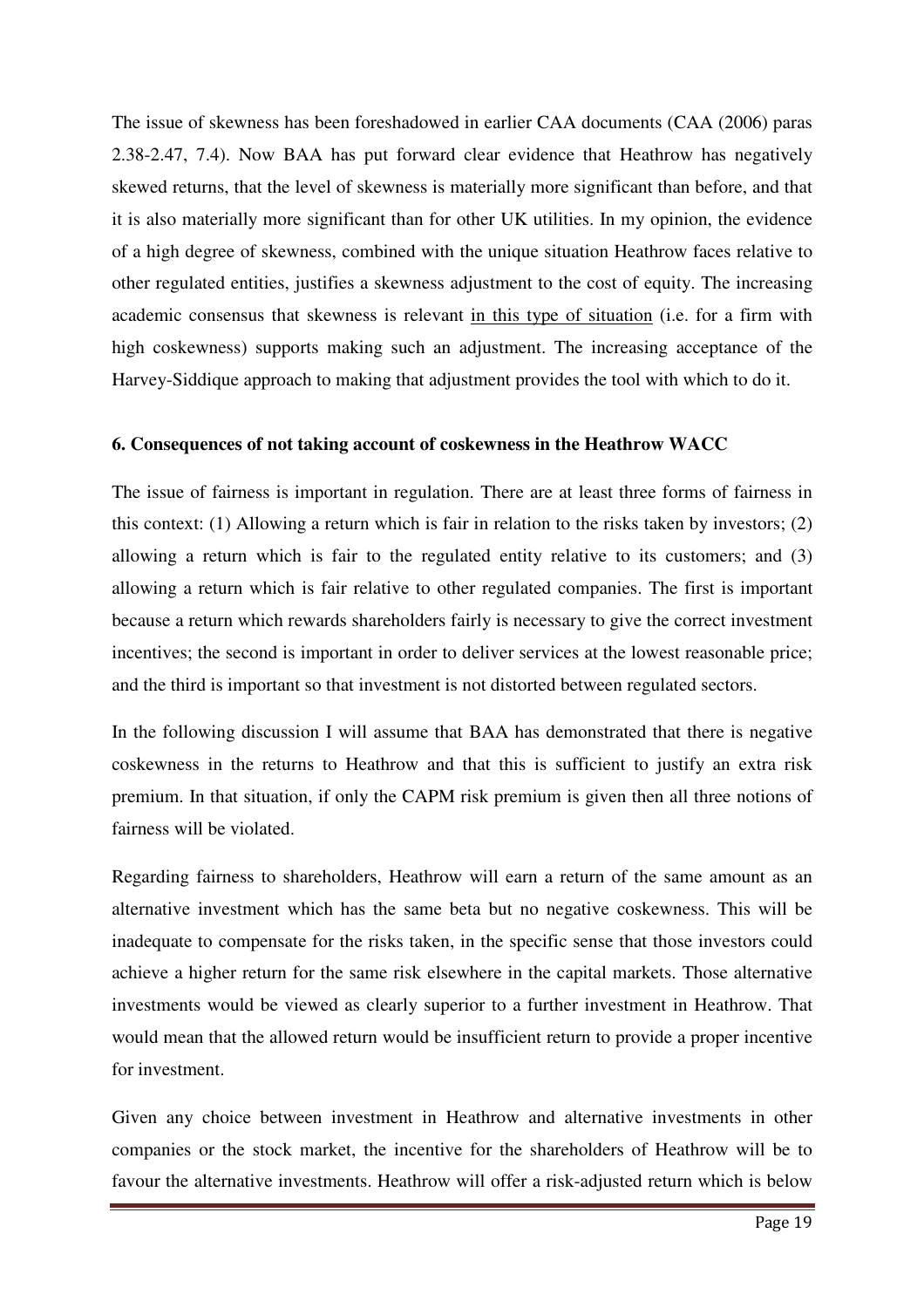the freely available capital market alternatives, once all relevant dimensions of risk are taken into account. The management of Heathrow would be faced with the delicate task of balancing the interests of its shareholders and customers, given that it has an inadequate allowed return to compensate fully for the risk profile it faces.

Regarding fairness to customers, there are two important issues. In the short-run customers benefit from the lowest possible price. However, this is a false benefit in the medium term if it does not provide the correct incentives to invest. Hence fairness to customers requires the correct investment incentives, which the CAPM alone does not give.

A similar issue arises with respect to avoiding distortions between regulated companies. As discussed in Section 2.4 above, if two regulated entities are allowed only the CAPM then this will be fair as long as neither has significant skewness in its returns. However, if the effect of skewness is material for one of the regulated entities the allowance of only the CAPM return will deprive it of part of the return which the equity market requires from it.

In summary, if the effect of skewness on the required return from Heathrow is material, then the fair and non-distortive approach for the regulator is to allow an extra component of the cost of equity to compensate for that.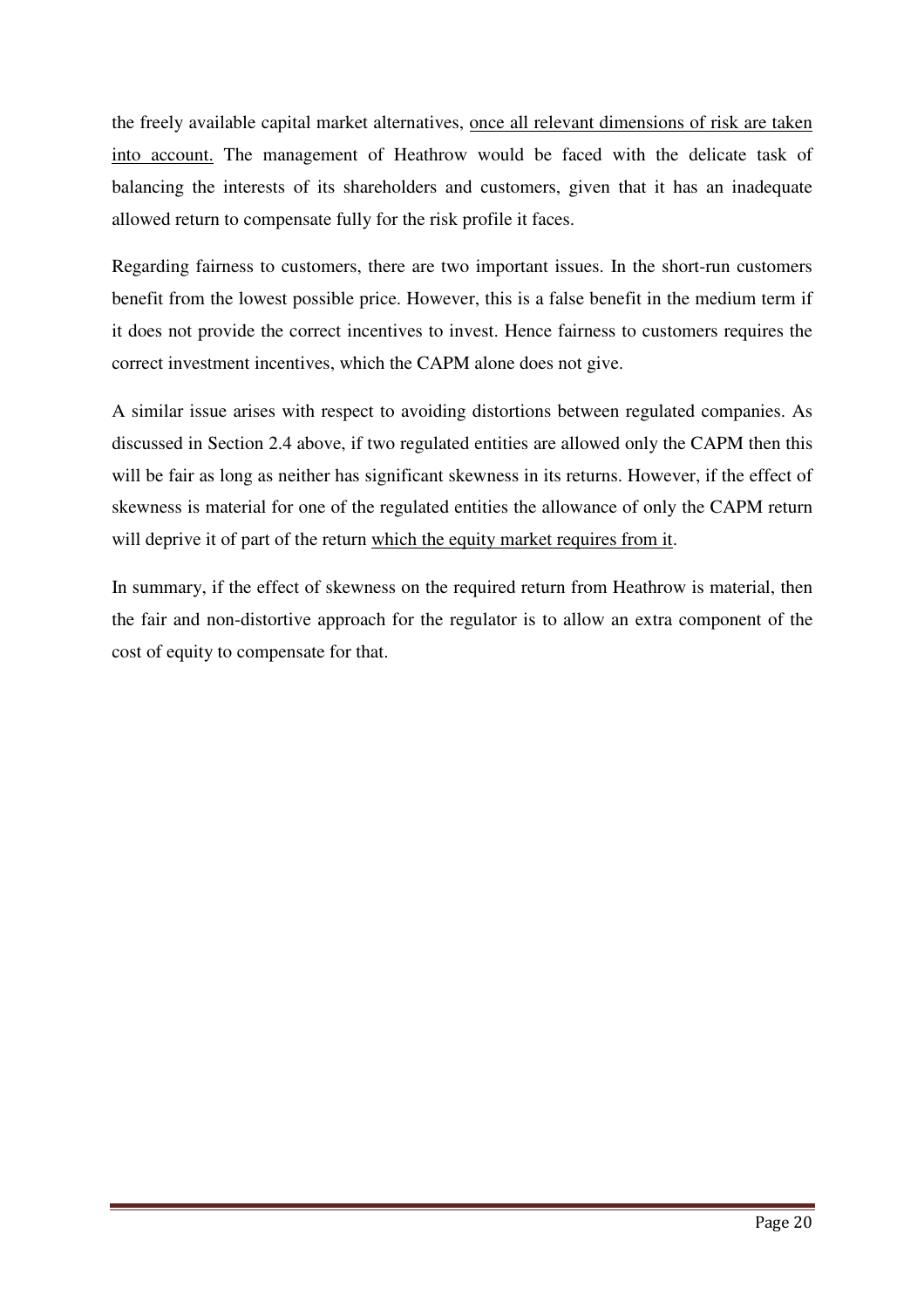#### **REFERENCES**

Agarwal, Vikas, and Narayan Y Naik, 2004, Portfolio decisions involving hedge funds, *Review of Financial Studies* 17.1, 63-98.

Ang, Andrew, Joseph Chen, and Yuhang Xing, 2006, Downside risk, *Review of Financial Studies* 19.4, 1191-1239.

Bali, Turan G, K Ozgur Demirtas, and Haim Levy, 2009, Is there an intertemporal relation between downside risk and expected returns? *Journal of Financial and Quantitative Analysis* 44.4, 883-909.

Brealey, Richard A, Stewart C Myers, and Franklin Allen, *Principles of Corporate Finance*, 9<sup>th</sup> International Edition, McGraw-Hill.

Chung, Y Peter, Herb Johnson, and Michael J Schill, 2006, Asset pricing when returns are non-normal: Fama-French factors versus higher-order systematic comoments, *Journal of Business* 79.2, 923-940.

Civil Aviation Authority, 2006, CAA's initial price control proposals for Heathrow, Gatwick and Stansted airports, Supporting paper XII: Cost of capital – policy framework.

Conine, Thomas E, Jr, and Maury Tamarkin, 1985, Implications of skewness in returns for utilities' cost of equity capital, *Financial Management* Winter 1985, 66-71.

Damodaran, Aswath, 2002, *Investment Valuation*, Wiley.

Damodaran, Aswath, 2003, *Investment Philosophies*, Wiley.

First Economics, 2009, A preliminary estimate of NERL's beta, Prepared for the CAA.

Harvey, Cambell R, and Akhtar Siddique, 2000, Conditional skewness in asset pricing tests, *Journal of Finance* 40.3, 1263-1295.

Ingersoll, Jonathan E, Jr., 1987, *Theory of Financial Decision Making*, Rowman and Littlefield.

Kraus, Alan, and Robert H Litzenberger, 1976, Skewness preference and the valuation of risk assets, *Journal of Finance* 31.4, 1085-1100.

Li, David X, 1999, Value at risk based on the volatility, skewness, and kurtosis, Riskmetrics.

McKinsey & Co, 2011, Value: *The four cornerstones of corporate finance*, by Tim Koller, Richard Dobbs, and Bill Huyett.

Mitton, Todd, and Keith Vorkink, 2007, Underdiversification and the preference for skewness, *Review of Financial Studies* 20.4, 1255-1288.

Nguyen, Duong, and Tribhuvan N Puri, 2009, Higher-order systematic comoments and asset pricing: New evidence, *The Financial Review* 44, 345-369.